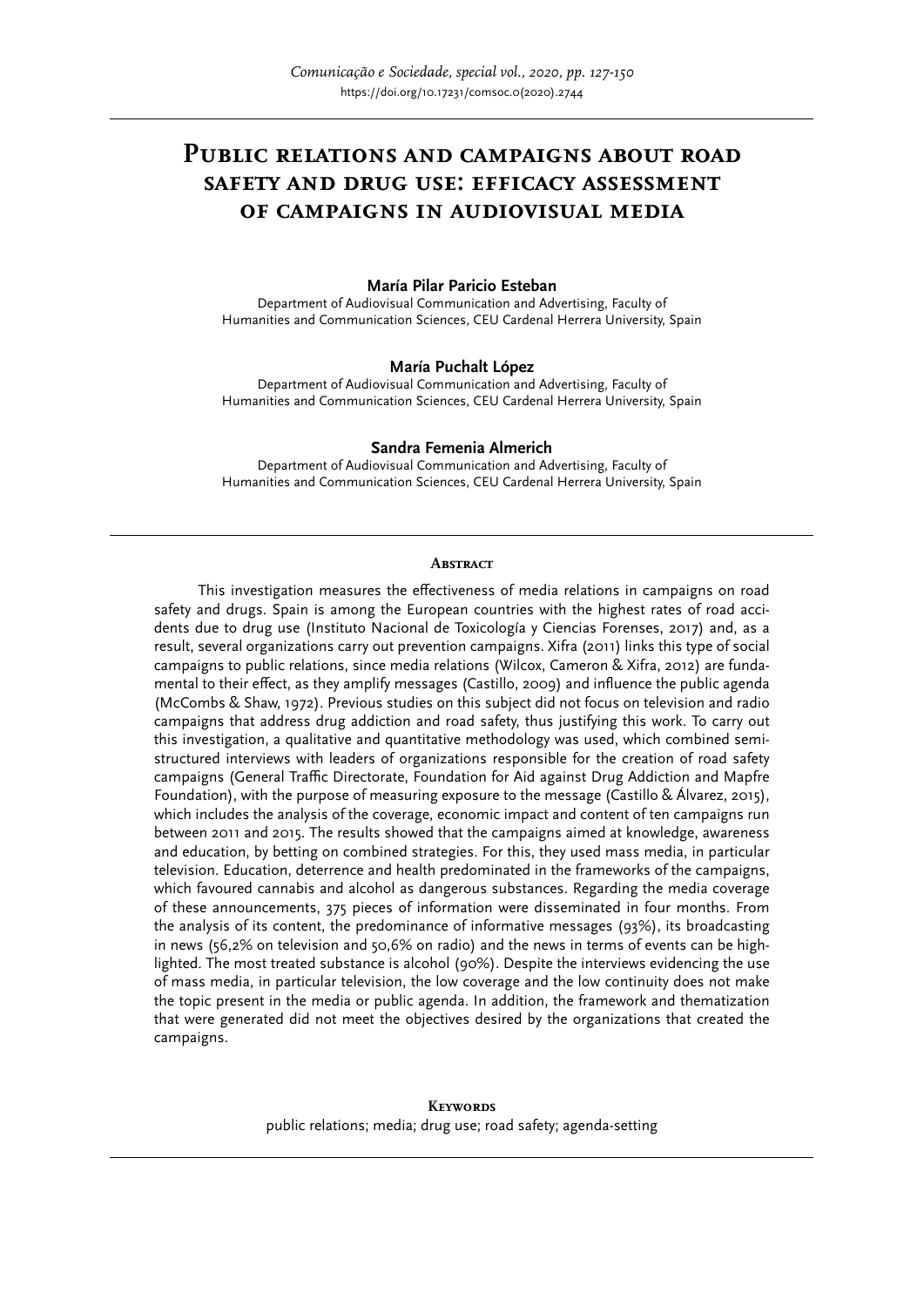# **Relações públicas e campanhas sobre segurança rodoviária e consumo de drogas: avaliação da eficácia em meios audiovisuais**

#### **Resumo**

Esta investigação mede a eficácia das relações com os média em campanhas sobre segurança rodoviária e drogas. Espanha consta entre os países europeus com maior sinistralidade rodoviária por consumo de drogas (Instituto Nacional de Toxicología y Ciencias Forenses, 2017) e, em consequência, diversas organizações realizam campanhas de prevenção. Xifra (2011) vincula este tipo de campanhas sociais às relações públicas, já que as relações com os média (Wilcox, Cameron & Xifra, 2012) são fundamentais para o seu efeito, na medida em que amplificam as mensagens (Castillo, 2009) e influenciam a agenda pública (McCombs & Shaw, 1972). Os estudos anteriores sobre este assunto não se debruçaram sobre as campanhas de televisão e de rádio que abordam a toxicodependência e a segurança rodoviária, justificando-se, assim, este trabalho. Para realizar esta investigação utilizou-se uma metodologia de carácter qualitativo e quantitativo que combinou as entrevistas semiestruturadas com líderes de organizações responsáveis pela criação de campanhas de segurança rodoviária (Direção Geral de Tráfego, Fundação de Ajuda contra a Dependência de Drogas e Fundação Mapfre) com o método de medição da exposição à mensagem (Castillo & Álvarez, 2015), o qual inclui a análise da cobertura, do impacto económico e do conteúdo de 10 campanhas veiculadas entre 2011 e 2015. Os resultados mostraram que as campanhas tiveram como objetivos o conhecimento, a consciencialização e a educação, mediante a aposta em estratégias combinadas. Para tal, utilizaram meios de comunicação de massa, em particular a televisão. A educação, a dissuasão e a saúde predominaram nos enquadramentos das campanhas, que privilegiaram a cannabis e o álcool como substâncias perigosas. No que respeita à cobertura mediática destes anúncios, registaram-se 375 informações difundidas em quatro meses. Da análise do seu conteúdo, pode destacar-se o predomínio de mensagens informativas (93%), a sua veiculação em noticiários (56,2% na televisão e 50,6% na rádio) e a atualidade em matéria de acontecimentos. A substância mais tratada é o álcool (90%). Apesar das entrevistas evidenciarem a utilização de meios de massa, em particular a televisão, a baixa cobertura e a escassa continuidade não faz com que o tema esteja presente na agenda mediática ou pública. Além disso, o enquadramento e a tematização que se geraram não foram ao encontro dos objetivos desejados pelas organizações que criaram as campanhas.

#### **Palavras-chave**

relações públicas; meios de comunicação; consumo de drogas; segurança rodoviária; *agenda-setting*

#### **Introduction**

The present investigation focuses on the study of road prevention campaigns – in particular those that relate the consumption of addictive substances with road accidents – developed by the main public and private entities dedicated to road safety in Spain. More specifically, an attempt was made to evaluate the effectiveness of the public relations actions of these organizations, aimed at promoting the dissemination of the campaigns in mass media.

This work arises motivated by data that link the accident rate to the consumption of alcohol and drugs, which is responsible for almost one in two fatalities in traffic accidents (Instituto Nacional de Toxicología y Ciencias Forenses [INTCF], 2017). In addition,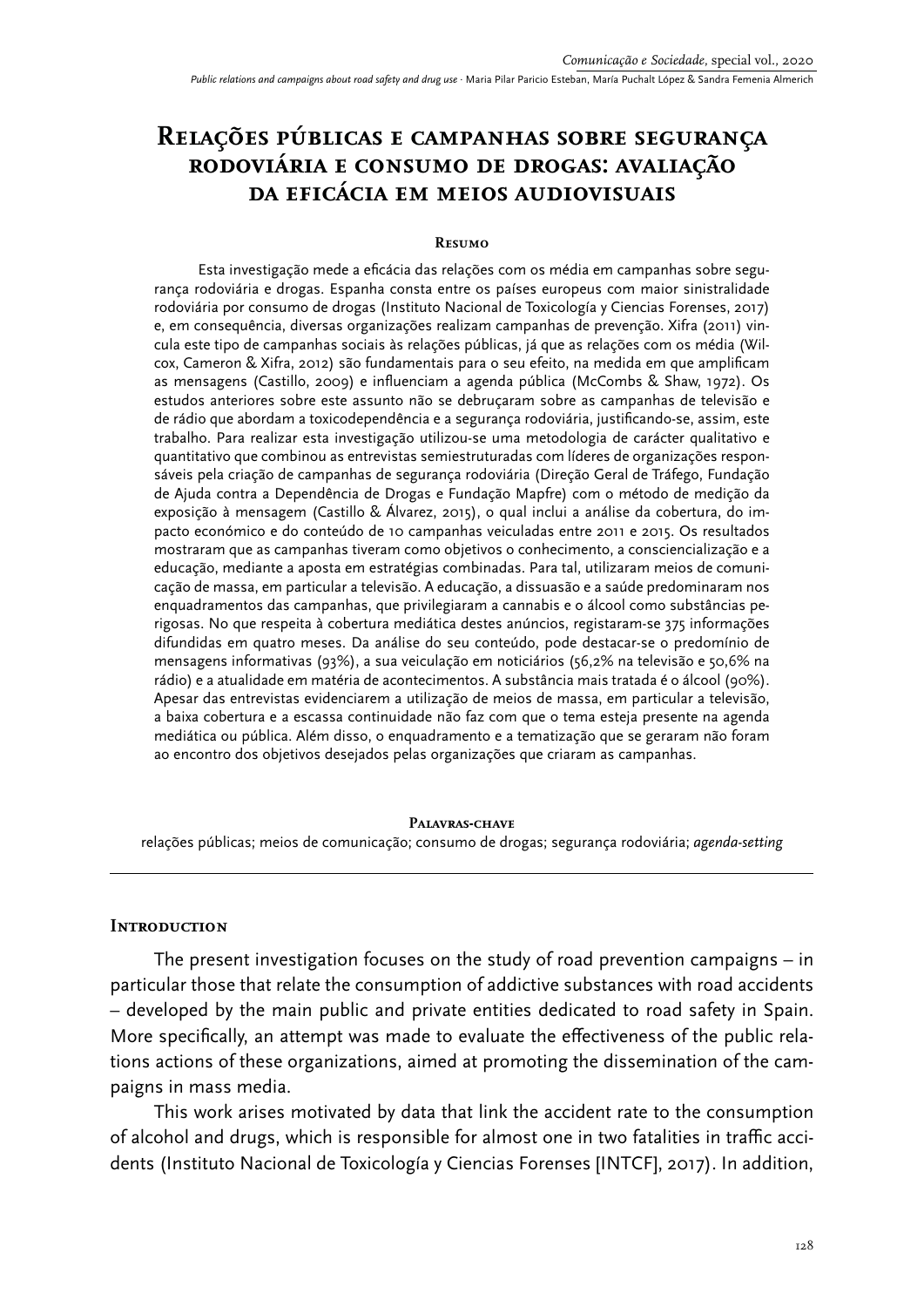Spain ranks first in Europe in drug use (Observatorio Europeo de las Drogas y las Toxicomanías, 2019) and, consequently, also takes first place in road accidents caused by addictive substances. Individuals between 18 and 29 are those with the highest levels of consumption, in particular alcohol and cannabis (Dirección General de Tráfico, 2016; Fundación Mapfre & FAD, 2018).

Nevertheless, and despite drug addiction being a major problem, Spanish society does not place this issue among the most worrying issues<sup>1</sup>. In view of this situation, several institutions have developed prevention programs where communication has proved to be an essential management area, favouring the means, dissemination and credibility of messages.

Television and radio are essential for the diffusion of social campaigns, as they are among the most consumed media by the target audience, in addition to reaching a wide range of the population and stimulating perception, memory and recollection (Bryant & Zillmann, 1996).

### **Theoretical framework**

Public relations is a fundamental factor in the management of organizations' communication, favouring dialogue and the creation of trusting relationships with the public.

In this regard, Xifra (2011) refers to social campaigns developed by public institutions as typical of public relations due to their strategic approach, which is based on the creation of media coverage and also on the use of advertising media. In fact, one of the functions of public relations is the management of effective relations with the media (Castillo, 2010; Wilcox, Cameron & Xifra, 2012).

Thus, relations with the media are inherent to the work of the public relations departments, so that they can consolidate themselves as sources of information.

### **Mass media and effects theories**

The evolution of the mass media, which began with the press, brought access to information and knowledge for the entire population. There followed the appearance of cinema (1892), radio (1900), television (1930) and the Internet (2000).

Today, despite the fact that society is immersed in a context of "infoxication", resulting from technological advances, television still occupies an essential place in people's lives and, therefore, in the dissemination of information to wider audiences. Its high penetration rate (Conecta, 2018), as well as the credibility it has when compared to less conventional means, makes it a good support for the transmission of messages (Edelman, 2018). In addition to this, the radio also plays a role in supporting the internalization of messages, because it facilitates their memorization and remembrance (Martín, 2000).

<sup>1</sup> Retrieved from http://www.cis.es/cis/opencms/ES/11\_barometros/indicadores.html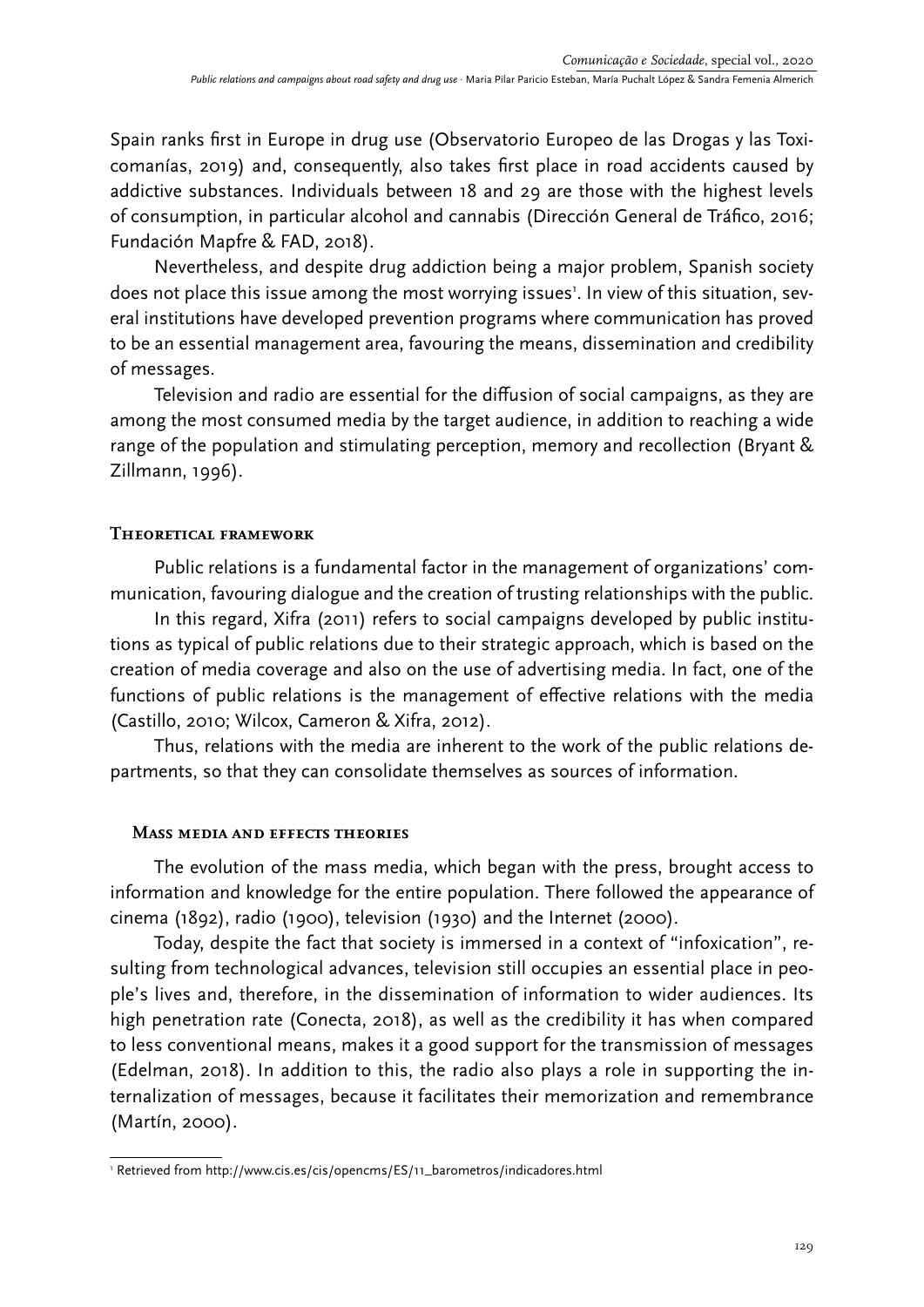Ros (2008) classifies the means that an institution has in: own, earned and paid. In this work, the interest in media coverage is particularly interesting, as a result of public relations management.

The mass media represent a very important audience in social campaigns due to their ability to amplify messages and influence the formation of opinions. Reviewing the scientific literature on the subject, Lang and Lang (1962) stated that the mass media build realities and have the function of transmitting information. The agenda-setting theory is based, precisely, on the influence that the media have on the public agenda (McCombs & Shaw, 1972), describing them as those responsible for directing citizens' attention to some themes (Agostini, 1984), therefore interfering in the institutional agenda. Thus described, the media agenda intervenes in the thematization of reality, insofar as the themes treated in the mass media become part of the collective imagination. The framing theory complements this idea and "emphasizes the power of the media to draw attention to certain issues and generate frameworks for the interpretation of social events" (D´Adamo, Garcia & Freidenberg, 2007, p. 121).

Furthermore, according to Gerbner and Gross's theory of cultivation (1976), the mass media (especially television) "form the social universe of their consumers from a systematic and prolonged exposure in time to repetitive and stable messages that will allow to maintain the dominant structures, values, beliefs and social orientations" (Macedo, 2017, p. 70).

#### **Media, communication, drug use prevention and road safety**

In the 1970s, Unesco recognized the importance of the media in mass communication in the prevention of drug addiction, due to their ability to transmit knowledge and to generate certain attitudes towards drug use. Megías (2010) and Becoña (2012) also discuss the importance of these means as essential agents in the prevention of drug use, as pointed out by Beneit, Garcia and Mayor (1997) or Cuesta, Menéndez and Ugarte (2011), these influence the knowledge that society has on a given topic, sensitizing it to maintain, increase or modify behaviours.

According to the study carried out by the IAB (2017), the public between the ages of 16 and 30 consumes mainly internet, television and radio. According to these data, González and Carrero (2008) highlight the benefits provided by audio-visual media to establish relationships with audiences, namely: their ability to transmit rational and emotional messages, the ability to create memory and recall, as well as the stimulus of perception.

The literature review on the object of study indicates a lack of studies that relate public relations strategies for preventing drug use with road safety. However, there are studies that separately discuss the topic of drug use and road safety.

Thus, research was found on the effects associated with drug use (Calafat, Adrover, Juan & Blay, 2008; Ramírez, 2017; Wakefield, Loken & Hornik, 2010), centered on communication campaigns that alert for the prevention of this consumption (Sola-Morais &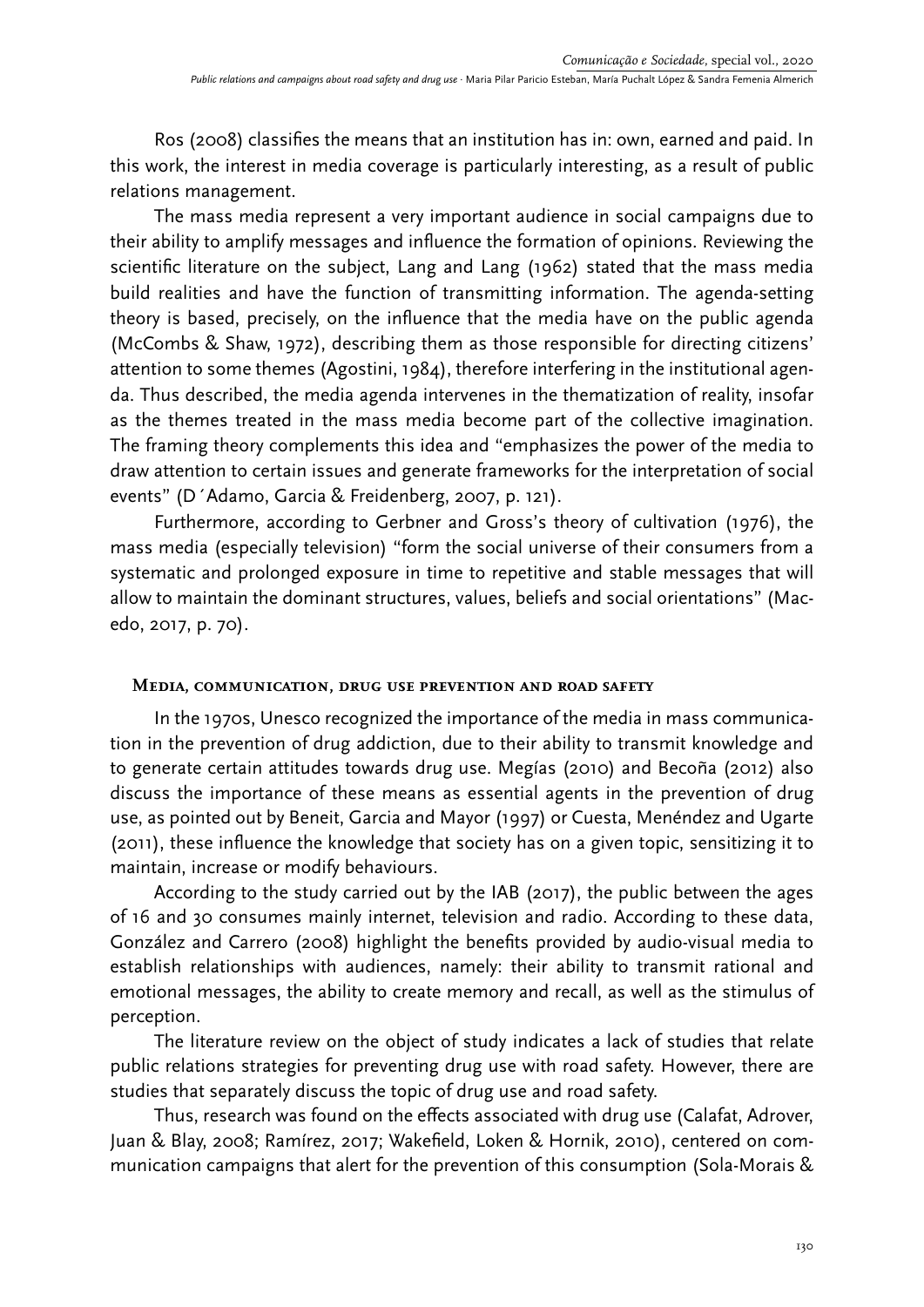Quiroz, 2019). There are also works that analyse the published information on additive substances (Vega, 1995). In this context, especially those that focus on the printed media (Congil et al., 2004) stand out. Miranda and Iglesias (2015), for example, start from the agenda-setting theory, while other studies focus on framing theory, realizing that the privileged frameworks for journalistic information relate to events/infractions related to drug use (Gaona & Martínez, 2009; Gómez & Martin, 2012; Paricio, Rodríguez & Núñez-Romero, 2012).

In addition, Martínez and Segura (2013), also stated that the treatment of information that the mass media give to the subject of drug use has changed. According to Fernández, Alameda and Martín (2011), communication on this topic has become more emotional and affective, seeking to respond to the needs for interaction with citizens (Castelló, 2014).

With regard to the analysis of drug use prevention campaigns broadcast by audiovisual media (which are of interest for this investigation), it was noticed that previous research focused on the presence of drug addiction on radio and television (Hernández, 2001; Martínez & Cubells, 2010).

In addition to the focus on drug use, the literature review also made it possible to find studies that addressed the relationship between road safety campaigns and the mass media. In this context, work focused on the institutions issuing prevention campaigns on road safety matters (Castelló, 2010; Castillo, Castro & Pedregal, 2011; Gaona & Martínez, 2009). On the other hand, there are also some investigations that discuss the effects of the use of paid means of communication by road safety promoters (García & López, 2017; Vega, 2004). Moreover, some of the studies found were also related to the treatment that is given to road prevention campaigns in the audiovisual media (Castelló, 2010; Martínez & Segura, 2012 and 2013; Segura, 2015; Vieira, 2016).

However, as mentioned earlier, investigations that link the topic of drug addiction with road safety are less frequent. In the Spanish case, some studies were found that focus on communication developed by public and private institutions, with the aim of preventing traffic accidents caused by drug use (Paricio et al., 2018; Paricio, Sanfeliu, Femenia, López-Trigo & Puchalt, 2017).

In light of the literature review carried out, it is concluded that, in Spain, there is a lack of studies that seek to understand the coverage that audio-visual media give to prevention campaigns that link the consumption of addictive substances with road safety. Thus, the relevance of this investigation is justified.

### **Methodology**

This investigation then analyses the effectiveness of public relations, in particular media relations, in the context of campaigns to prevent drug use and road safety, led by public and private institutions that are responsible for prevention, in Spain. In order to fulfil this objective, the informative treatment that these campaigns generate in the mass media was evaluated, more specifically, in the audio-visuals media.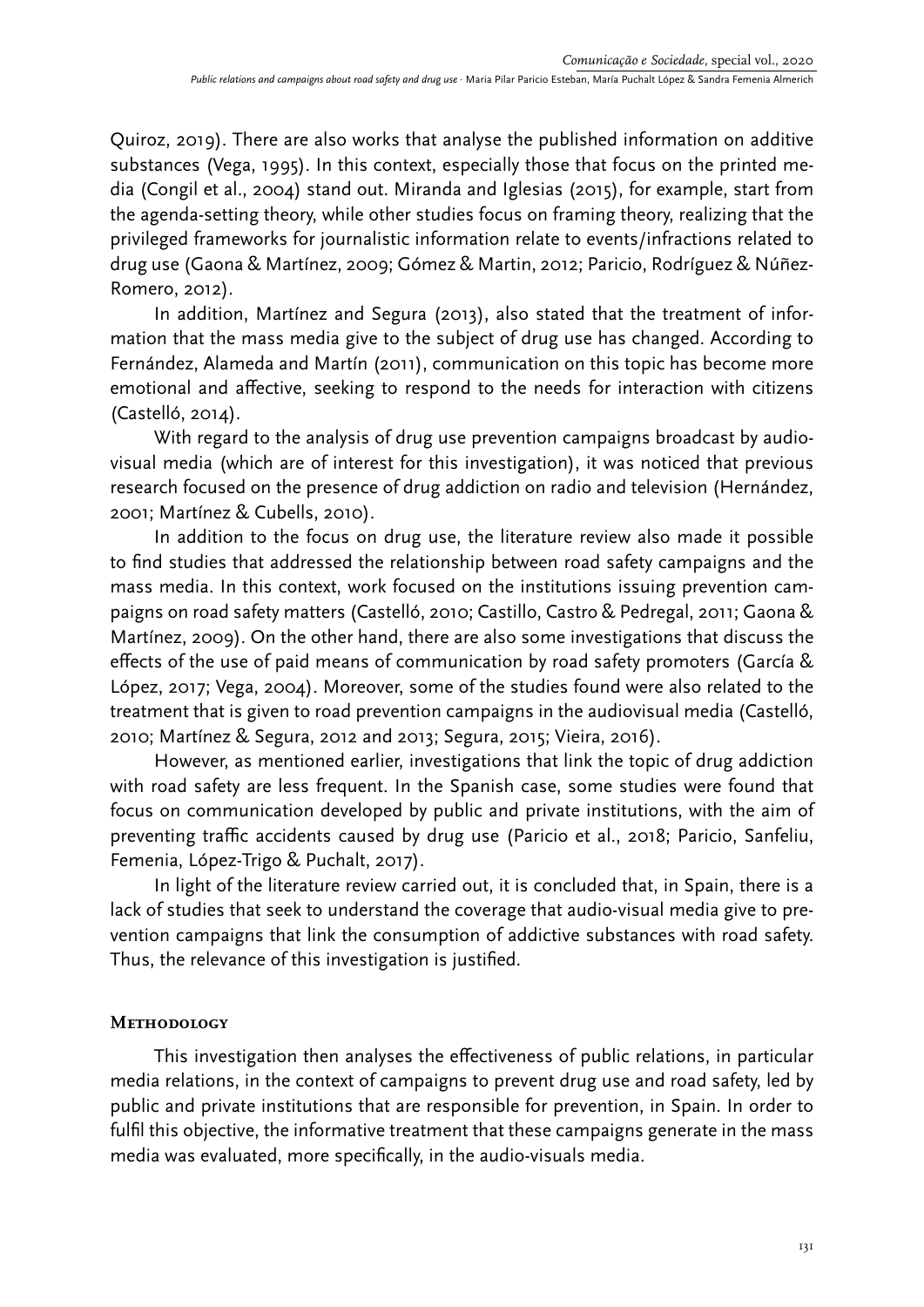With regard to the role that television and radio can play in the dissemination of campaigns on road safety and addictive substances, the initial hypotheses of the investigation are as follows:

- 1. the coverage of prevention campaigns in audio-visual media will be high, integrated and continuous throughout the year, so that these media can carry out a journalistic treatment of the topic that facilitates their integration in the media and public agenda;
- 2. the framing and thematization of campaigns in audio-visual media must be in harmony with the strategic objectives of the institutions working on prevention.

### The general and specific objectives of the investigation are as follows:

1. to know the public relations strategies, in terms of prevention, developed by the main Spanish institutions that work in the prevention of drug consumption, paying special attention to relations with the media, in order to understand the respective consequences for road safety:

1.1. to know the type of preventive actions developed;

1.2. to know the objectives, strategies, types of audiences and substances prioritized by the institutions in their campaigns;

1.3. to know the role of relations with the media, paying special attention to television and radio, as well as the frameworks they give to the subject;

2. to know the coverage and impact of campaigns on audio-visual media in Spain, during the period under study:

2.1. to know and compare the coverage of the campaigns in the analysed media (television and radio);

- 2.2. to know the impact of the informational treatment of campaigns on audiences;
- 2.3. to know the economic value of the coverage generated in the audio-visual media;
- 3. to know the framework given to prevention campaigns on television and radio:

3.1. to know the time frame of campaigns in audio-visual media;

3.2. to know the weight of the different communication strategies in the informative treatment of the campaigns;

- 3.3. to analyse the framework given to the information;
- 4. to know the substances prioritized in the news coverage of the campaigns.

To achieve the objectives described above, the study methodology combined qualitative and quantitative techniques, through semi-structured interviews and the respective content analysis, as well as through the application of the message exposure measurement method, which assesses the effectiveness of public relations strategies (Castillo & Álvarez, 2015; Wilcox et al., 2012).

Thus, seeking to fulfil the first objective of the investigation, semi-structured interviews were carried out with organizations that develop prevention campaigns in terms of drug addiction and road safety. To establish these contacts, a sample was selected, and a script was drawn.

For the group of respondents, three organizations (public and private) of national reference were selected, in the scope of prevention, namely: the General Traffic Directorate (DGT), the Foundation for Aid against Drug Addiction (FAD) and the Mapfre Foundation.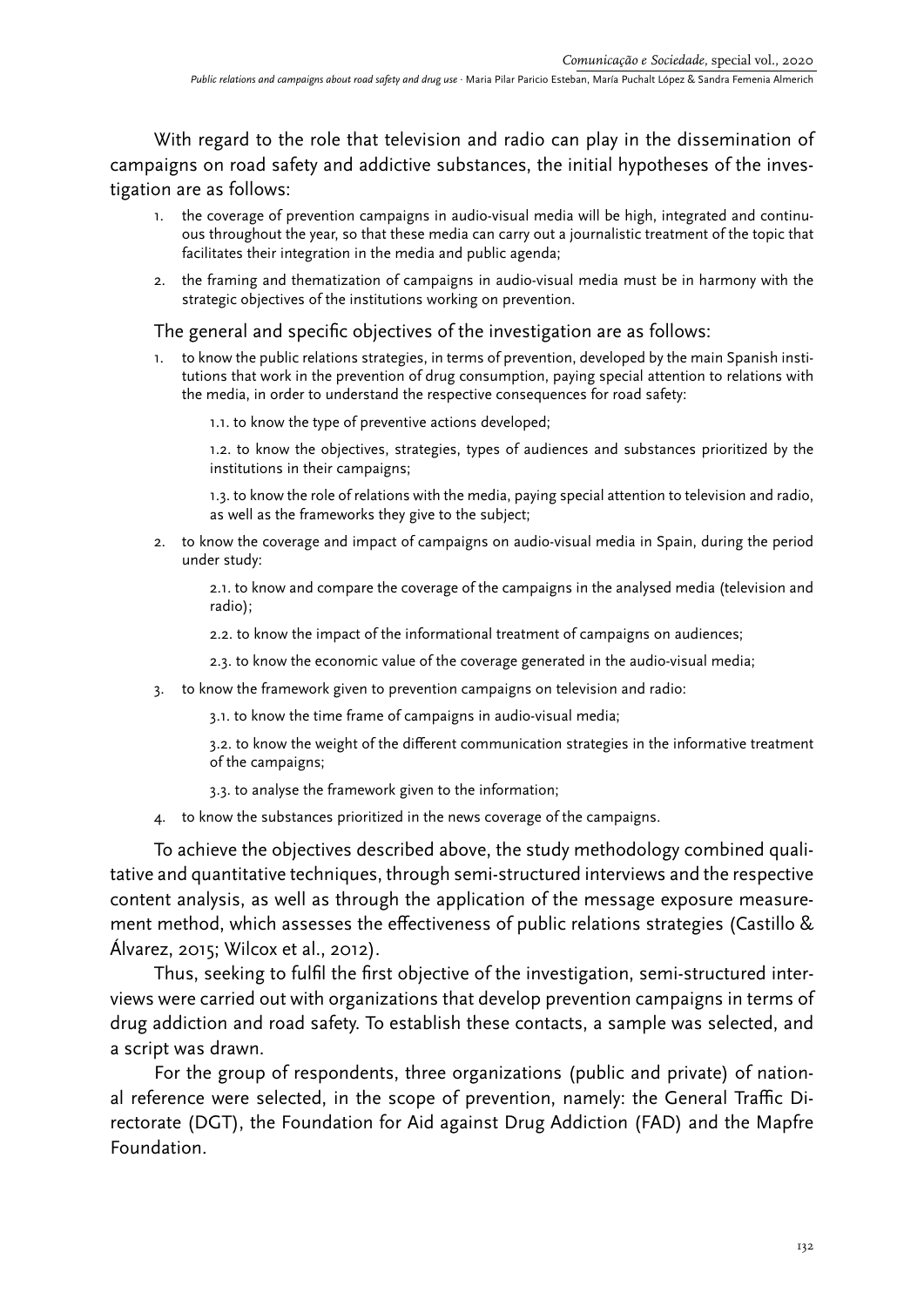### A guide was designed for the interviews shown in Table 1.

#### **1. Actions, strategies and prevention**

1.1. In light of the data on road safety accidents linked to the consumption of alcohol and use of drugs, what actions are being developed by your institution to reduce these figures?

1.2. What type of preventive actions do you consider more efficient: informative, dissuasive (road control), educational (actions in educational centre) or others?

#### **2. Campaigns and public relations**

2.1. Do you carry out campaigns aimed at the prevention of drug use and its consequences for road safety?

2.2. Do you include public relations actions?

2.3. Related to these campaigns and public relations actions, what are your main goals?

2.4. What type of strategies do you prioritise?

2.5. Which substances do you focus on, or should you focus on more?

#### **3. Públicos, meios e campanhas**

3.1. What are the campaign audiences?

3.2. What role do media relations play in preventive campaigns?

3.3. Which media are your more focused on?

3.4. Which framings do you prioritise more in campaigns?

#### Table 1: Interview script

The planning and application of the interviews took place between 2016 and 2017. After their completion and transcription, a content analysis of the main results was prepared. Piñuel and Gaitán (1999) define content analysis as the set of procedures and techniques applied to communication interactions that, previously registered, constitute the basic document of the study.

The type of content analysis applied was categorical (Bardin, 1996). To this end, a system of variables and categories was designed, with an ad hoc categorization, and a code book was elaborated (Table 2).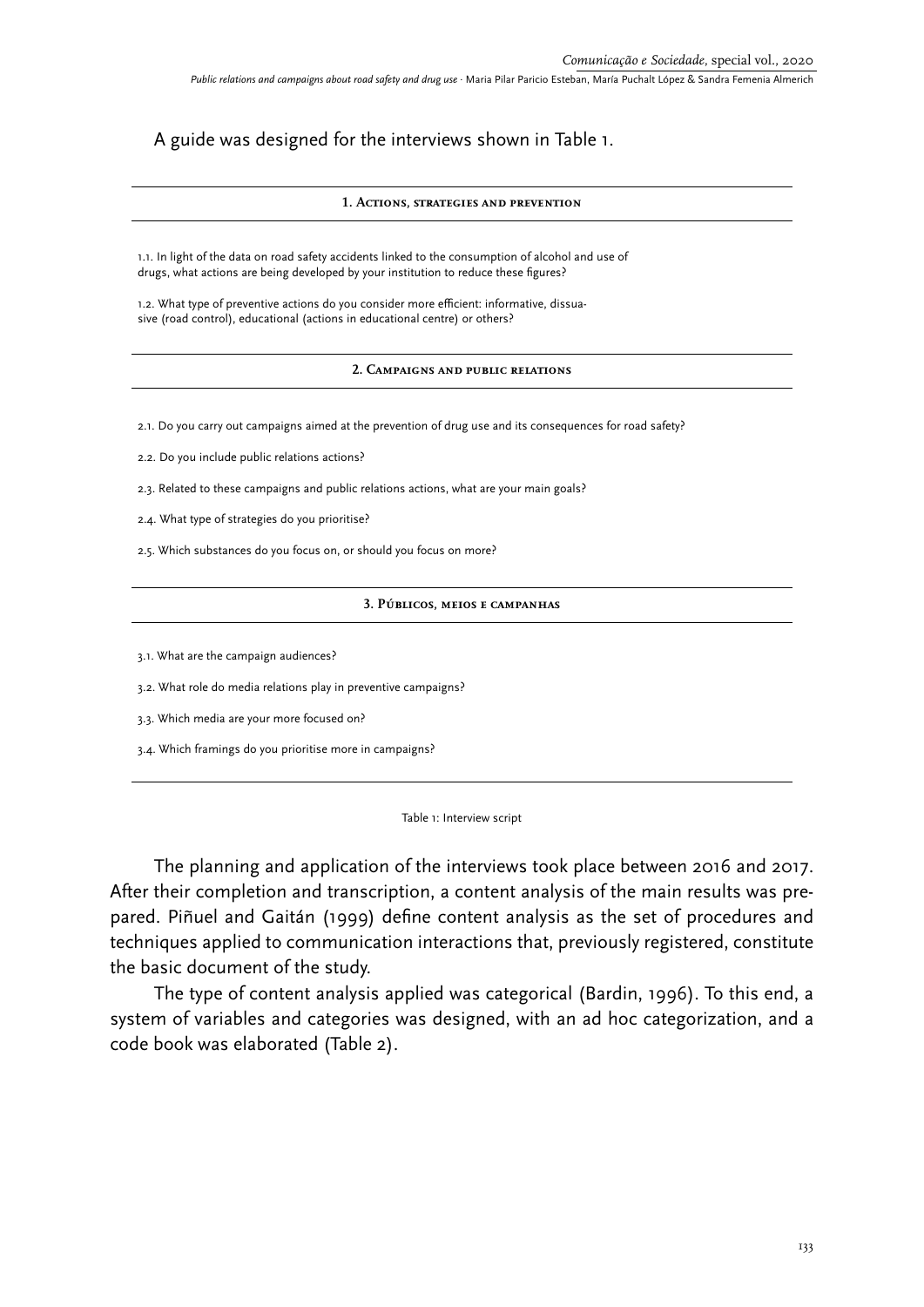|                | Strategies, types of programmes and/or campaigns carried out |
|----------------|--------------------------------------------------------------|
| $\mathfrak{D}$ | Principal communication goals                                |
|                | Audience                                                     |
|                | Media use                                                    |
|                | Most valued framings                                         |
| 6              | Prioritised substance                                        |
|                |                                                              |

Table 2: Variables (content analysis)

In order to achieve objectives two, three and four of the investigation, the method of measuring exposure to the message was applied (Wilcox et al., 2012) which included the study of coverage and economic impact, through the systematic monitoring of campaigns through content analysis.

Thus, firstly, an assessment was made of the media coverage generated by the ten campaigns issued by DGT, FAD and the Mapfre Foundation (Table 3) on local radio and Spanish television channels, between 2011 and 2015 (Table 4).

|                | DGT alcohol, summer 2011                                                          |
|----------------|-----------------------------------------------------------------------------------|
| $\overline{2}$ | DGT alcohol control, December 2011                                                |
| 3              | DGT drugs and alcohol supervision, 2012                                           |
| $\overline{4}$ | DGT control and supervision of the drugs and alcohol consumption in drivers, 2013 |
| 5              | DGT drugs and alcohol supervision, 2014                                           |
| 6              | DGT alcohol and drugs, 2014                                                       |
|                | DGT the most expensive joint of the world                                         |
| 8              | DGT against drug use while driving (motor Mapfre), 2012                           |
| 9              | DGT level o alcohol while driving (motor Mapfre), 2015                            |
| 10             | FAD "Dance music not for dancing"                                                 |

Table 3: Analysed campaigns

|                   | 13 TV                 |
|-------------------|-----------------------|
|                   | Antena 3              |
|                   | Canal 9               |
|                   | Canal Sur             |
|                   | Canal Sur Digital     |
|                   | Cuatro                |
|                   | Euskal Telebista      |
| <b>TELEVISION</b> | Intereconomía TV      |
|                   | La Sexta              |
|                   | RTVCYL <sub>7</sub>   |
|                   | RTVCYL 8              |
|                   | Telecinco             |
|                   | Telemadrid            |
|                   | Televisión de Galicia |
|                   | TVE <sub>1</sub>      |
|                   | TVE 24 horas          |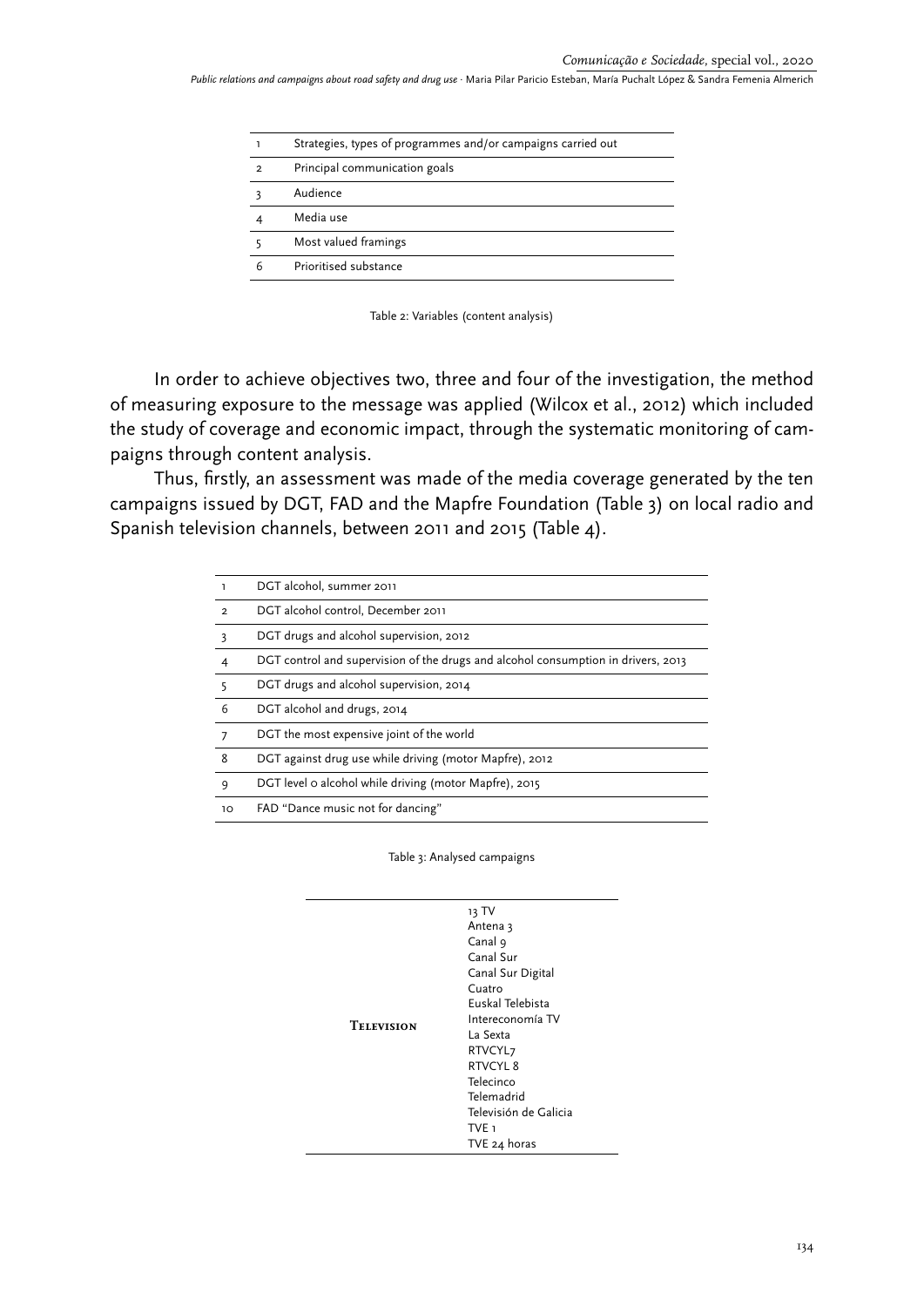|       | ABC Punto Radio          |
|-------|--------------------------|
|       | Cadena COPE              |
|       | Cadena SER               |
| RADIO | <b>ESRadio</b>           |
|       | Onda Cero                |
|       | Radio Intereconomía      |
|       | Radio Nacional de España |
|       |                          |



During this period, the rates of drug use and road accidents in Spain were high (INTCF, 2017), as social concern on this topic was very low2 .

To better understand this situation, in 2018, a search was made for the prevention campaigns broadcast between 2011 and 2015 in the audio-visual media, through a clipping platform, and 375 references were found, which constitute the corpus of the investigation. Then, the economic value of the coverage generated in the audio-visual media was calculated. Finally, a content analysis of the information on television and radio channels was carried out (Table 4) concerning the prevention campaigns under analysis (table 3).

As stated by Berelson (1952) and Bardin (1996), content analysis is a technique widely used for the objective, systematic and quantitative description of messages, in addition to allowing the inference of knowledge related to them. As mentioned, a categorical content analysis was carried out (Bardin, 1996), for which a code book was developed  $(Table 5)$ .

| 1. QUANTITATIVE ANALYSIS               |                                                                                                                                                                                                              |  |  |  |
|----------------------------------------|--------------------------------------------------------------------------------------------------------------------------------------------------------------------------------------------------------------|--|--|--|
| A) Coverage                            | Ownership<br>Scope                                                                                                                                                                                           |  |  |  |
| B) Impact                              | Audience                                                                                                                                                                                                     |  |  |  |
|                                        | 2. ECONOMIC IMPACT ANALYSIS                                                                                                                                                                                  |  |  |  |
|                                        | 3. CONTENT ANALYSIS                                                                                                                                                                                          |  |  |  |
| A) Temporal framing - publication date | Months<br>Days of the week                                                                                                                                                                                   |  |  |  |
| B) Spreading scope - geographic area   |                                                                                                                                                                                                              |  |  |  |
| C) Spatial framing by programme type   | Informative (news, current affairs pro-<br>grammes, research programmes, etc.)<br>Fiction (series, films)<br>Entertainment (magazines, talk<br>shows, reality shows, etc.)<br>Specialised programs<br>Others |  |  |  |
| D) Framing                             | Health<br>Incidents/crimes<br>Education<br>Others                                                                                                                                                            |  |  |  |
| E) Messages type                       | Informative<br>Emotional<br>Others                                                                                                                                                                           |  |  |  |

<sup>2</sup> Retrieved from http://www.cis.es/cis/opencms/ES/11\_barometros/indicadores.html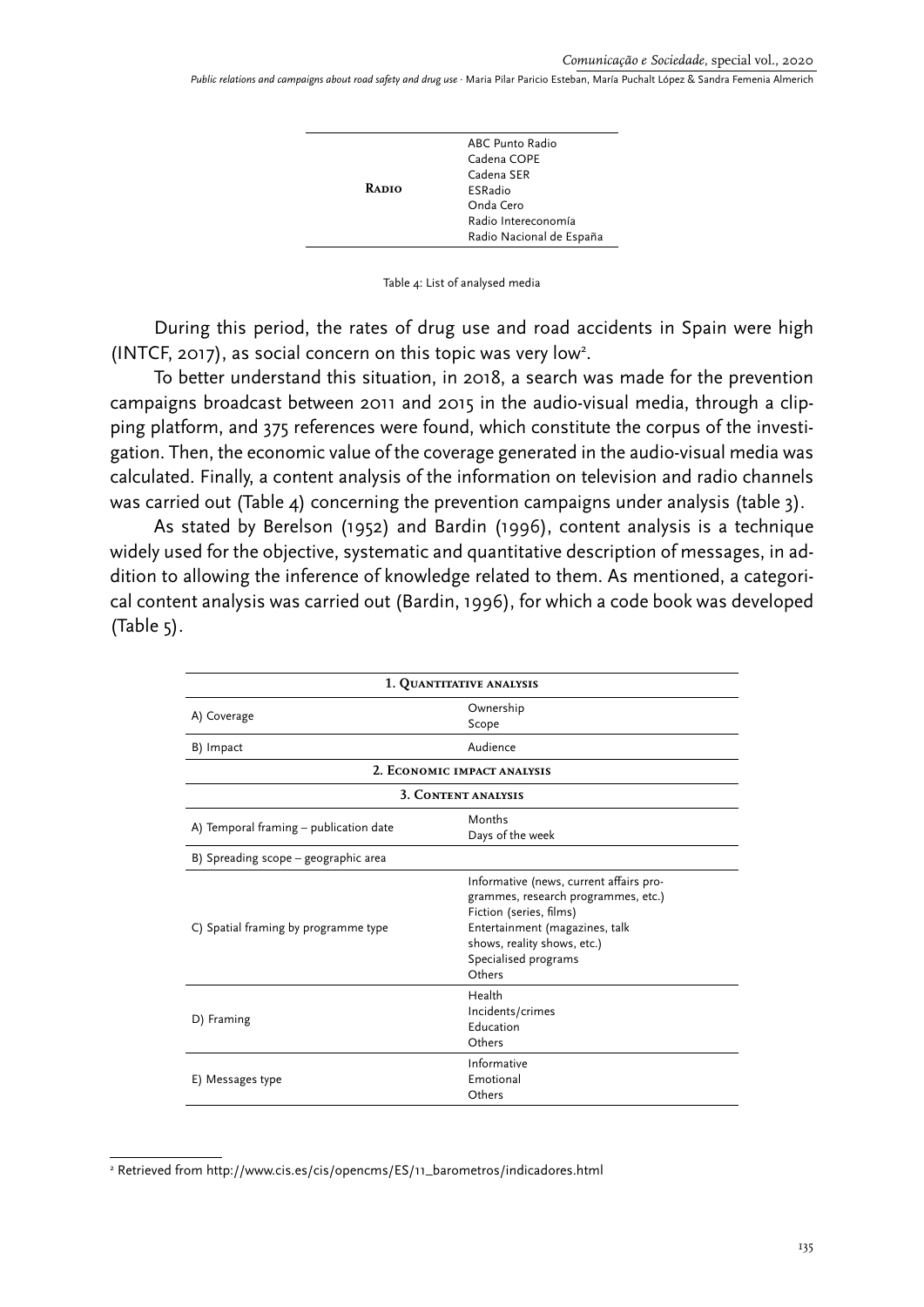| F) Substances           | Legal drugs (alcohol)<br>Illegal drugs (cannabis, cocaine and others)     |  |
|-------------------------|---------------------------------------------------------------------------|--|
| G) Corporative presence | Institution responsible for the campaign<br>(DGT, FAD, Mapfre Foundation) |  |

Table 5: Variables and analysis categories

### **Results**

# **Main results of the analysis of the interview Prevention strategies and campaigns**

The studied entities implemented different strategies while working on prevention (DGT), but almost all highlighted the importance of creating dissemination campaigns (DGT and Mapfre Foundation). In addition, they highlighted the relevance of surveillance activities (DGT and FAD), as well as actions implemented at the level of education (FAD).

Most respondents also highlighted the need to promote comprehensive and complementary strategies. DGT, for example, considers that it is more effective to combine several strategies: "informative for the general population, educational for the first ages and vigilant in health or social interventions". FAD and the Mapfre Foundation agreed with this idea.

On the other hand, despite indicating that emotional campaigns are effective to promote recall and memorization, organizations also considered that it is necessary to maintain more informative and vigilant campaigns.

The opinions were, then, consensual when affirming that the communication campaigns have a great importance in the prevention of drugs consumption and in alerting to the respective consequences for road safety (FAD, DGT and Mapfre Foundation). FAD in particular, highlighted the essential role of communication and the work done by its professionals. In addition, interviewees considered it essential to establish relationships with the public in prevention strategies.

### **Objectives and audiences**

The objectives favoured by the three organizations are, according to the results of the interviews: knowledge and awareness of the population in general (the DGT privileges knowledge about effects, consequences and sanction measures, while the Mapfre Foundation highlights information about risks), as well as early childhood education (FAD). DGT highlights the importance on "improving knowledge of the problem, its risks and sanctions". On the other hand, FAD has evolved from "informational objectives for training, education of the person". In addition, the Mapfre Foundation also invests in awareness.

About the type of campaign, depending on the audience, generalist information campaigns targeting the whole of society (DGT and FAD), the younger audiences (FAD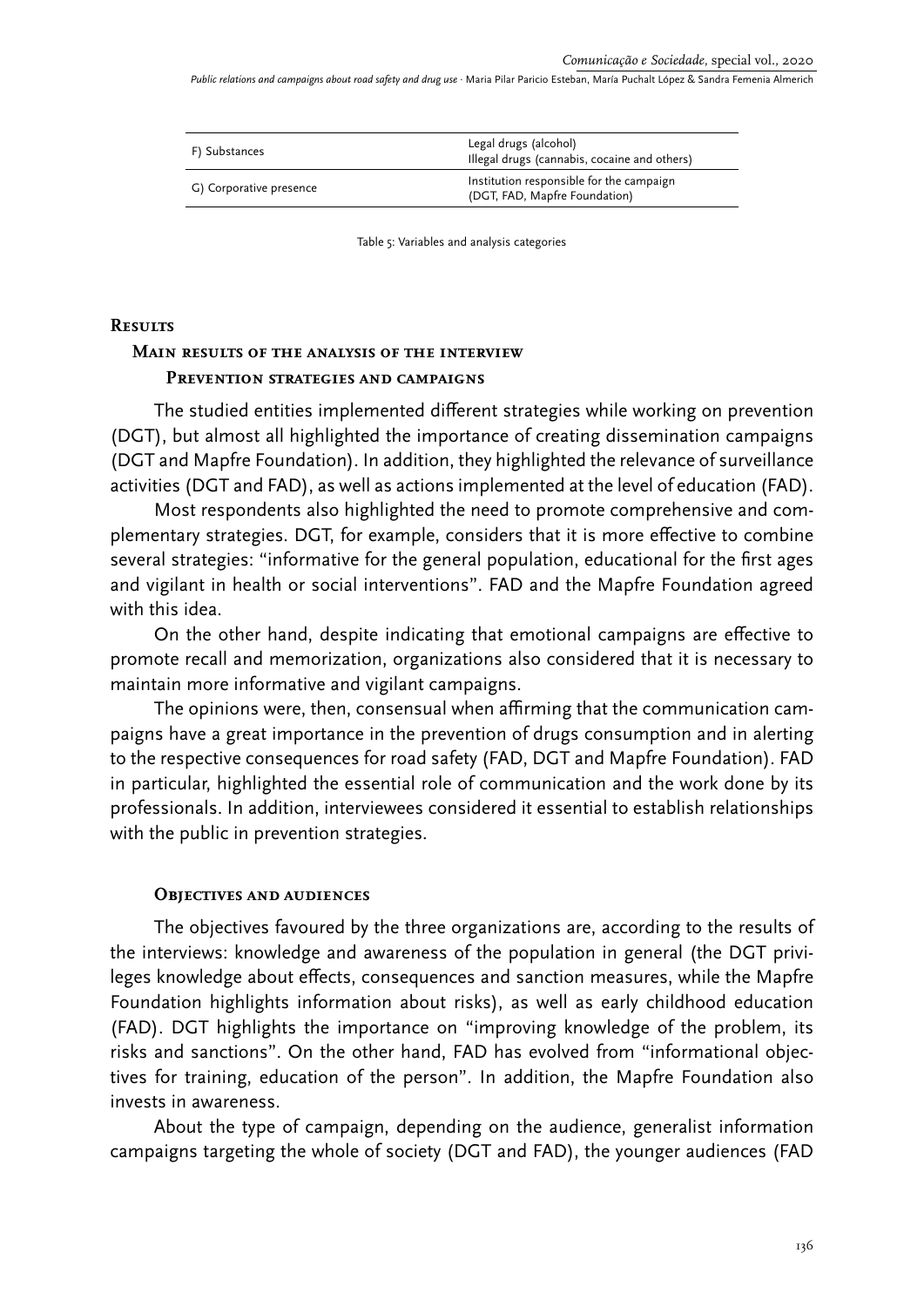and Fundação Mapfre) and recurring audiences (FAD) predominate. The DGT, in particular, guides, above all, the "general population, people with recidivist behaviours and a young public" and the FAD extends the effects "to society, children, adolescents and young people, to trainers and to family".

The media are, therefore, an essential public as generalist information campaigns predominate. In this sense, DGT, FAD and the Mapfre Foundation agree on the importance of increasing knowledge about the problem of drug use and the respective consequences for road safety by carrying out public relations actions through the mass media.

#### **Media relations and preventive campaigns**

Regarding the type of media to which they target, the three organizations indicate their preference for generalist channels. The representative of the DGT, for example, recalled that the actions of this entity are focused, above all, on the mass media aimed at the population in general. On the other hand, although FAD recognizes the importance of actions in conventional ways, it also highlights public relations actions in other spaces and with other audiences, such as educational institutions and families.

The three entities then prioritize relations with the generalist and mass media, in particular, with television (DGT and Fundação Mapfre). In the opinion of the interviewees, the most effective campaigns are those that run in mass media and have the power to affect knowledge in the general population.

### **Results of the content analysis of the interviews**

### **Types of programmes and/or campaigns carried out**

As mentioned, all the organizations interviewed emphasized the importance of promoting comprehensive strategies, however, none of them developed comprehensive long-term programs, and as can be seen in Graph 1, the majority (66%) carry out specific short and medium campaigns.



Graph 1: Communications and public relations programmes and campaigns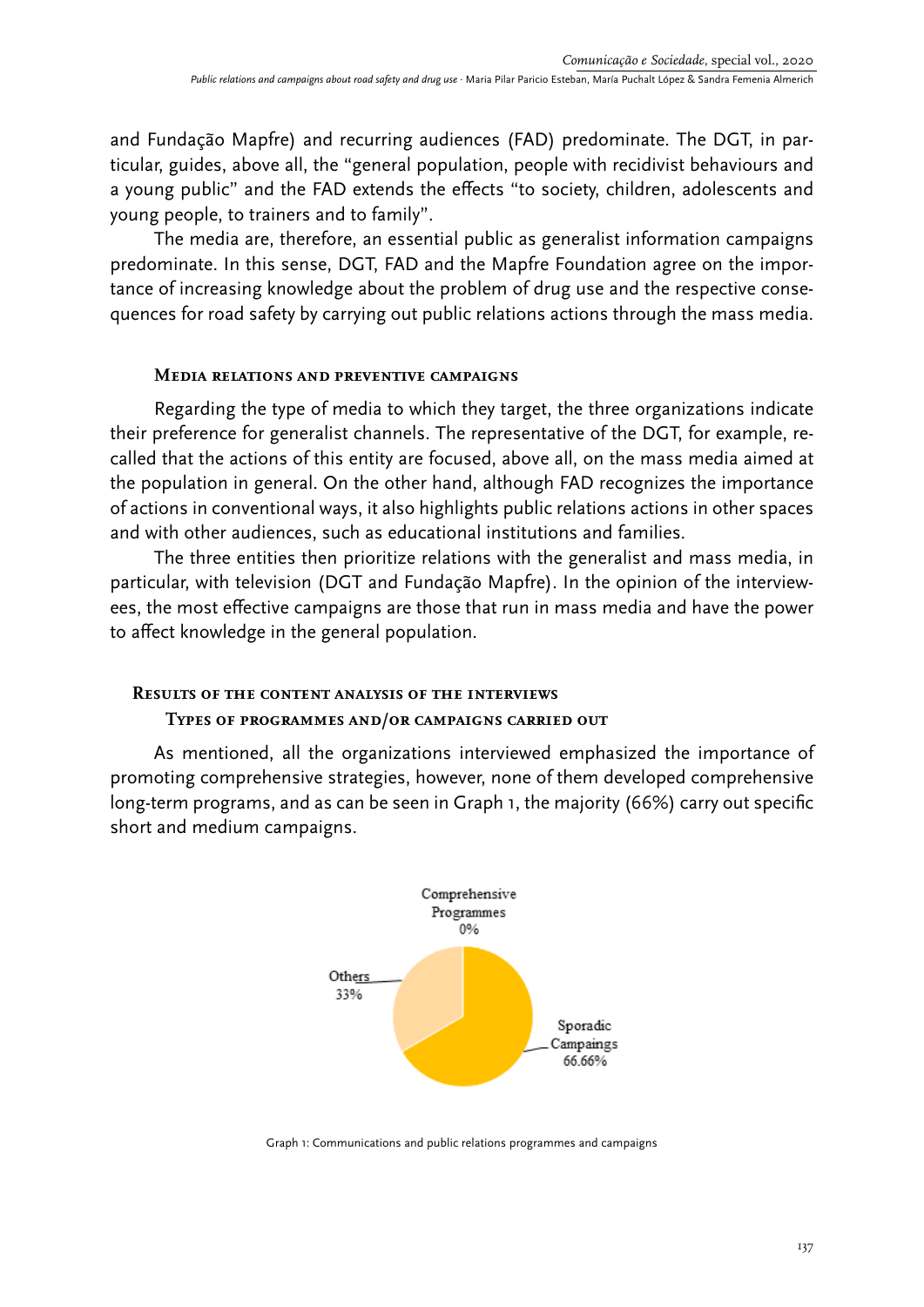### **Objectives and audiences**

The analysed institutions carried out campaigns aimed at the pursuit of various objectives, mainly cognitive and affective (Table 6). Cognitive goals predominate, being in 66% of the campaigns carried out in major media, aimed at the general population.

| <b>ORGANISATIONS</b>     | <b>COGNITIVE</b> | <b>AFFECTIVE</b> | <b>BEHAVIOURAL</b> | <b>OTHERS</b> |
|--------------------------|------------------|------------------|--------------------|---------------|
| <b>DGT</b>               | X                |                  | X                  |               |
| <b>FAD</b>               | X                | X                |                    |               |
| <b>Mapfre Foundation</b> |                  | X                |                    |               |

Table 6: Communication goals

In none of the institutions studied did campaigns develop with a complete audience map (Graph 2). However, FAD was the one that sought to reach more audiences. In turn, DGT and Mapfre Foundation identified a small number of audiences.



Graph 2: Audiences and campaigns

Regarding segmentation by age, the three organizations have similar strategies since they coincide when addressing, mainly, the population in general and young people (100%). However, FAD also seeks to reach to children and adolescents (Table 7).

| <b>ORGANISATIONS</b>     | <b>CHILDREN</b> | <b>TEENAGERS</b> | YOUNG<br><b>PEOPLE</b> | <b>ADULTS</b> | <b>GENERAL</b><br><b>POPULATION</b> |
|--------------------------|-----------------|------------------|------------------------|---------------|-------------------------------------|
| <b>DGT</b>               |                 |                  | X                      |               | х                                   |
| <b>FAD</b>               | X               | х                | X                      |               | х                                   |
| <b>Mapfre Foundation</b> |                 |                  | X                      |               | х                                   |

Table 7: Audience segmented by age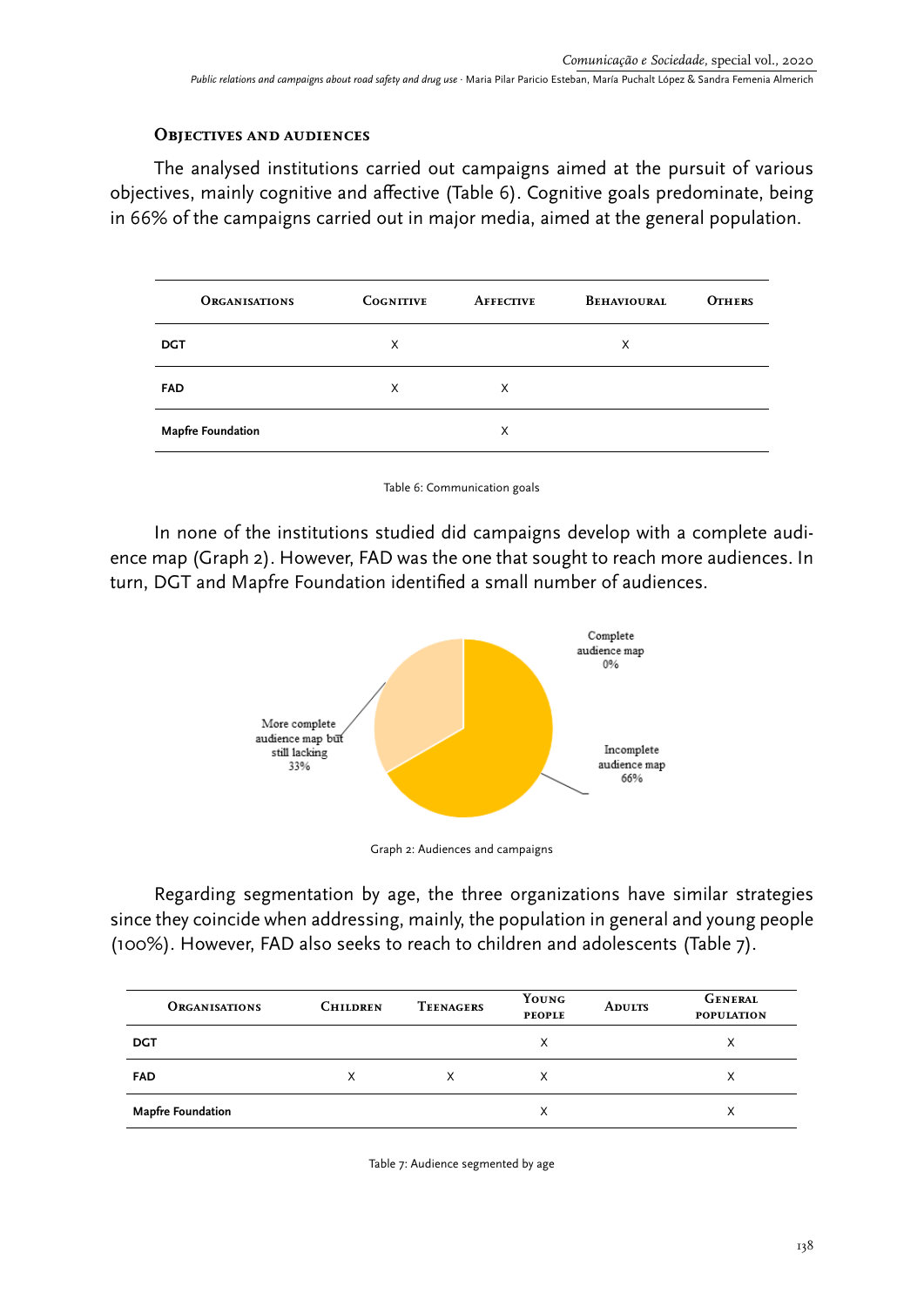Even so, it was also noticed that, in the interviews, the representatives of the three entities mentioned other stakeholders as repeat consumers (66%), the family and the trainers (33%) (Table 8).

| <b>ORGANISATIONS</b>        | <b>MEDIA</b> | <b>REPEAT</b><br><b>CUSTOMER</b> | <b>FAMILIES</b> | TRAINERS | <b>INFLUENCERS</b> | OTHERS (DRIV-<br>ING SCHOOL,<br><b>SCHOOL, HEALTH</b><br><b>AUTORITIES</b> |
|-----------------------------|--------------|----------------------------------|-----------------|----------|--------------------|----------------------------------------------------------------------------|
| <b>DGT</b>                  |              | X                                |                 |          |                    |                                                                            |
| <b>FAD</b>                  |              | X                                | X               | X        |                    |                                                                            |
| Mapfre<br><b>Foundation</b> |              |                                  |                 |          |                    |                                                                            |

Table 8: Other audiences

Still on the topic of audiences, it was noticed that none of the three institutions mentioned the media, influencers, driving schools, leisure centres, organizations dedicated to the production and distribution of legal drugs, non-governmental organization or foundations and companies, as important audiences.

## **Media, framings and prioritised substances**

The organizations analysed carried out campaigns in the mass media, aimed at the population in general, with television as the preferred support.

Regarding the type of approach with which they would like the media to address the problem, all respondents agreed on the importance of the health information framework. In addition, 66,66% also stated that they favour educational and dissuasive frameworks.

Finally, in the opinion of representatives of the institutions, campaigns to prevent alcohol consumption while driving should continue, although campaigns on the consumption of drugs such as cannabis and cocaine (FAD and Mapfre Foundation) should also be intensified, providing particular attention to information on the consequences of cannabis use on road safety.

# **Results of the method of measuring the exposure to the message Coverage and impact**

As mentioned, 375 campaign coverages were analysed (the average was of 0,25 daily reproductions), of which 224 correspond to television and 151 to radio.

Regarding ownership, on television, 74,6% of the references to campaigns were made on public stations, while 25.4% were made on private channels. The opposite is true for radio, as 26,5% of coverage refers to public stations and 74,5% to private stations.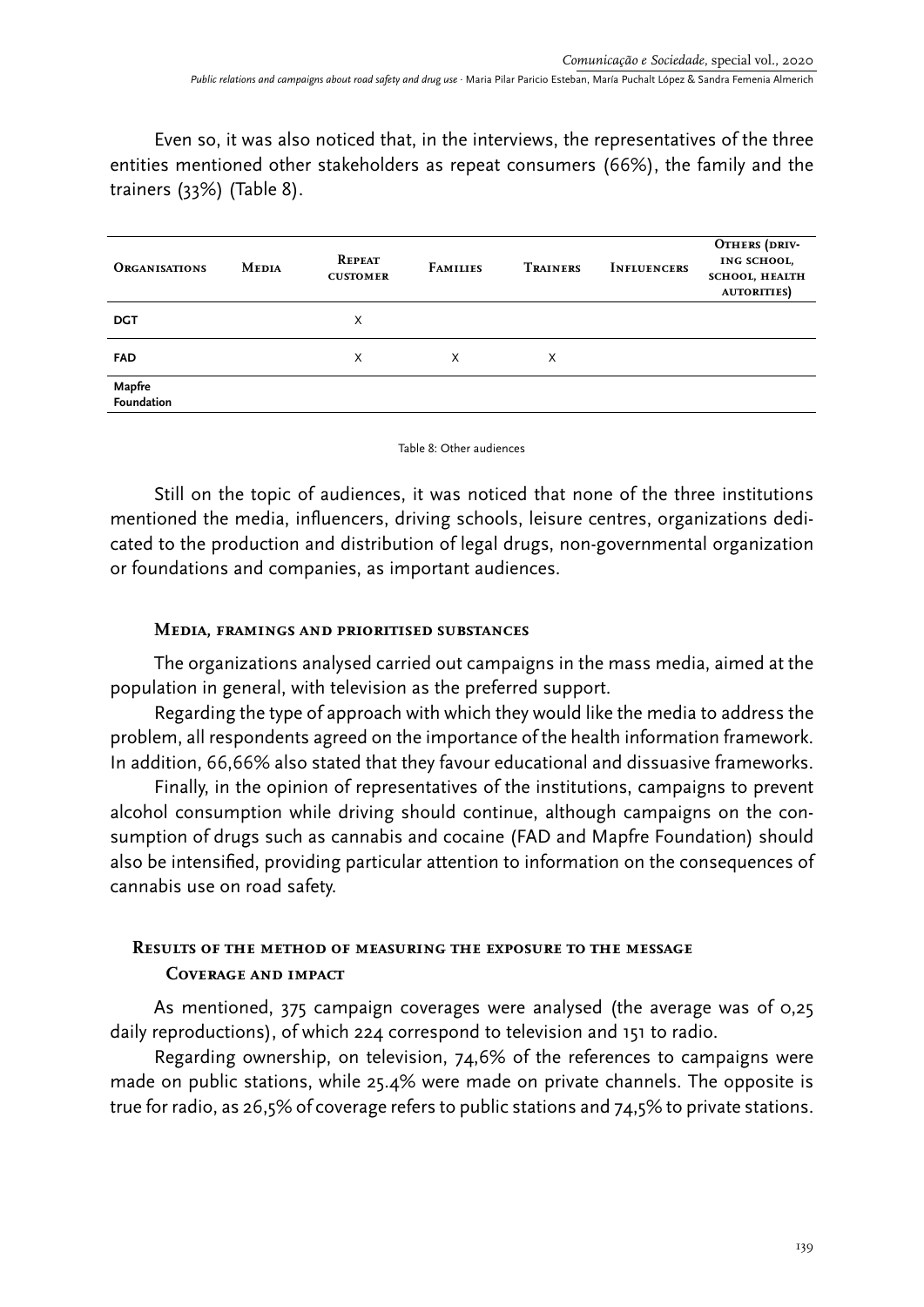

Graph 3: Media ownership

On the other hand, on television 51,7% of the mentions of campaigns were carried out in platforms with autonomous dissemination and 48,3% within the scope of national dissemination (Graph 4). In radio, unlike television, 17,6% of coverage was carried out in stations with autonomous diffusion scope and  $83,4\%$  with national scope (Graph 4).



Graph 4: Scope of dissemination in the analysed media

The average audience was 328.086,5 viewers: television had 429.289 viewers and radio 226.848 listeners.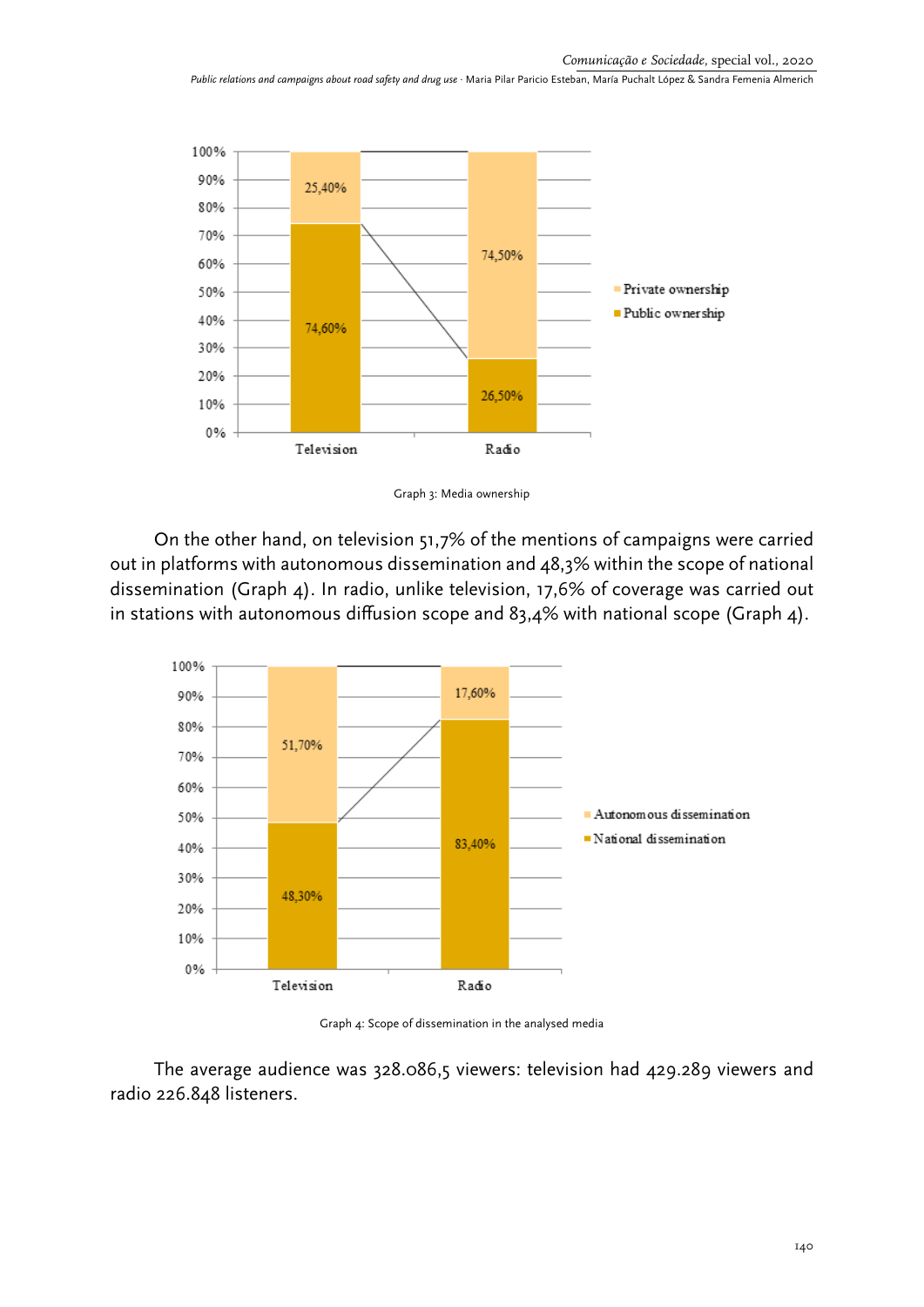### **Economic analysis results**

The coverage generated a value of €441.870,21 (€429.289 euros would correspond to television and €12.581,22 to radio). The resulting average is €220.935,11 euros.

The Government of Spain, in turn, in the reports on "Advertising and Institutional Communication"3 , informs about the investment made in DGT campaigns, but does not indicate the campaigns to which the investment corresponds or the difference between public relations and advertising campaigns.

|      | <b>TELEVISION</b>        | <b>RADIO</b>  |
|------|--------------------------|---------------|
| 2011 | No details               |               |
| 2012 | €2.634.777<br>€3.806.968 |               |
| 2013 | €3.316.422<br>€2.991.307 |               |
| 2014 | €3.200.644,7             | €3.557.764,59 |
| 2015 | €2.989.473,25            | €3.581.719,19 |

Table 9: DGT investment 2011-2015 Source: https://www.lamoncloa.gob.es

The investment data of the other entities analysed are not publicly accessible.

# **Results of the analysis of categorical content**

The presence of the theme in the media is irregular, taking into account the months and days of media coverage of the campaigns. As can be seen in Table 10, the month with the greatest presence of campaigns was December, both on television and radio (49,5% on television and 55,6% on radio). On television, in addition to this month, it is also worth mentioning the coverage in June (20,4%), July (15,2%), April (13,1%) and August (14,3%). On the radio, in turn, the months of April (17,2%), August (17,2%) and June (11,2%) stand out. On the other hand, there are four months (January, February, March and September) where the presence of campaigns on radio and television is almost nil.

| <b>MONTHS</b> | TV (MENTIONS PRESENCE IN %) | RADIO (MENTIONS PRESENCE IN %) |
|---------------|-----------------------------|--------------------------------|
| January       | O,4                         | $\circ$                        |
| February      | $\circ$                     | $\circ$                        |
| March         | $\circ$                     | $\circ$                        |
| April         | 13,1                        | 17,2                           |
| May           | 3,4                         | O,6                            |
| June          | 20,4                        | 11,2                           |
| July          | 15,2                        | 6,6                            |

<sup>3</sup> Retrieved from https://www.lamoncloa.gob.es/serviciosdeprensa/cpci/Paginas/PlanesEInformes.aspx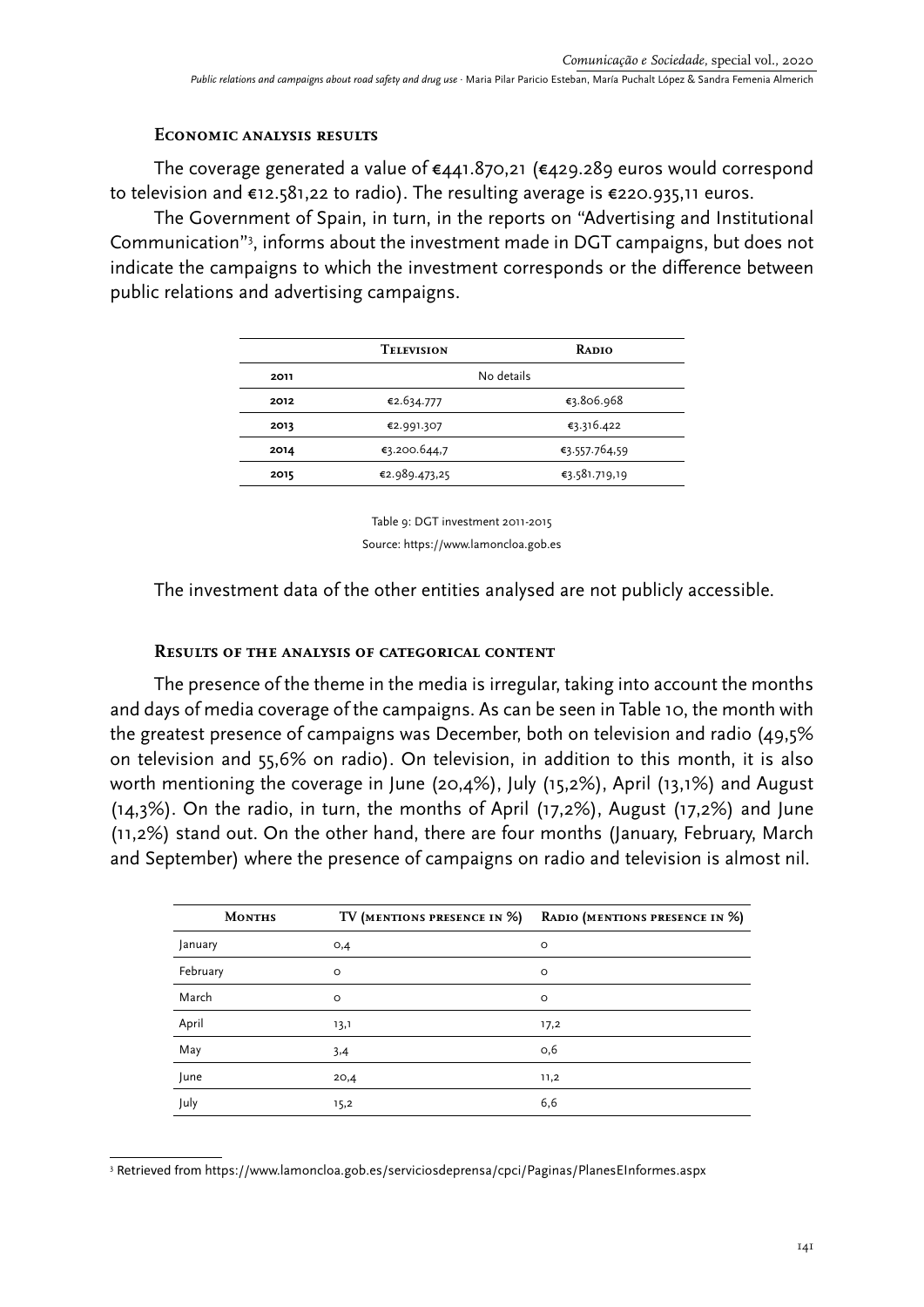| August    | 14,3 | 17,2    |
|-----------|------|---------|
| September | O    | $\circ$ |
| October   |      | O,6     |
| November  | 1,3  | O,6     |
| December  | 49,5 | 55,6    |

Table 10: Presence of campaigns in television and radio per month

Regarding the days of the week on which there is greater media coverage, Sunday and Monday are highlighted on both television and radio. Regarding the framework, transgressions/crimes are privileged. During the rest of the week, coverage is low.

As regards the distribution of coverage by geographic areas, the Community of Madrid (31,2%), Galicia (17%), Andalusia (10,5%) and the Valencian Community (8,3%) registered greater coverage (Graph 5).



Graph 5: Analysis of the dissemination scope

When analysing the type of programs in which the campaigns are mentioned, the news and topicality programs stand out, more specifically in the presentation of matters related to events and transgressions (Graph 6).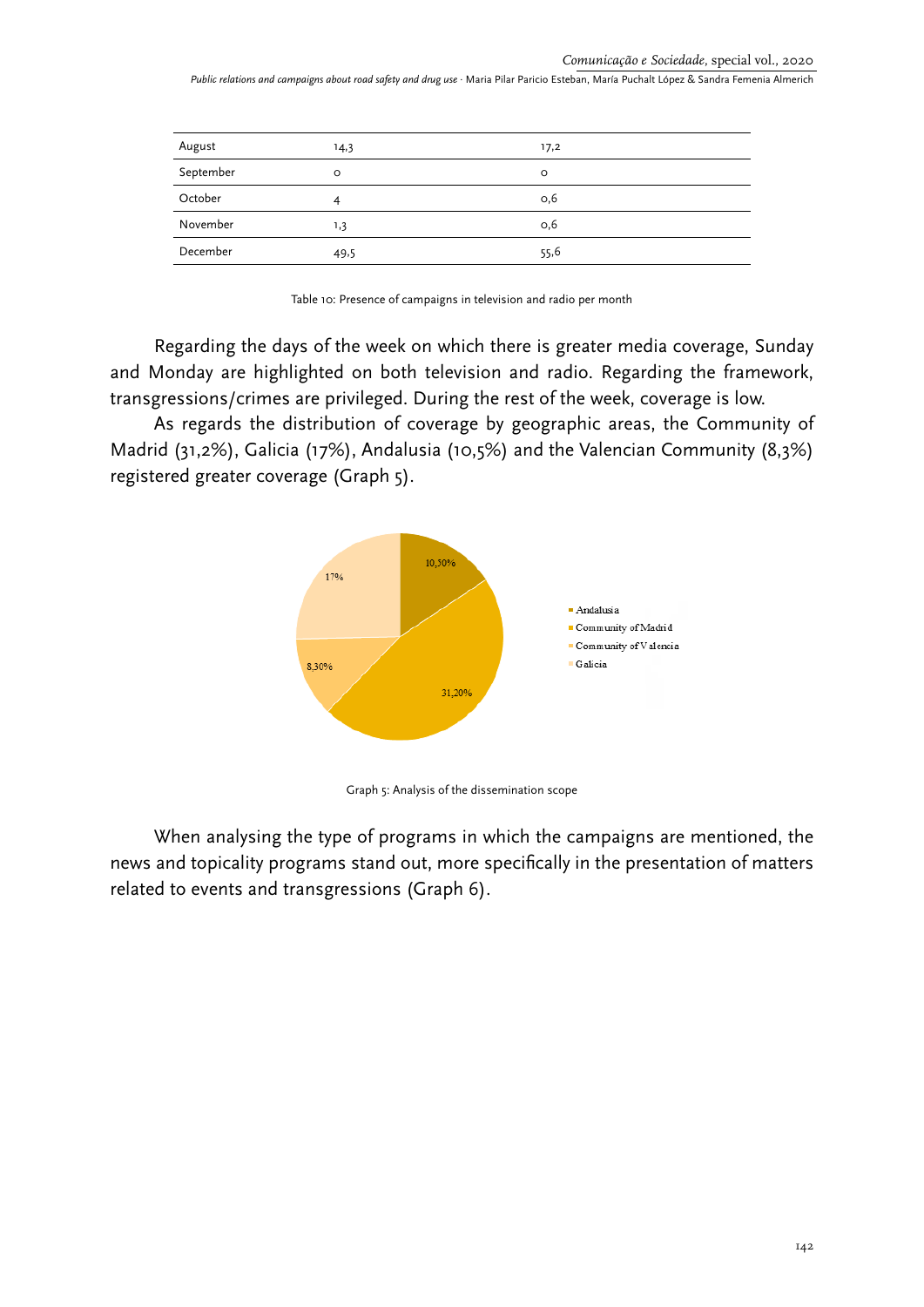

Graph 6: Framing by types of programmes

Regarding the type of messages, the information character predominates (93%), with emotional messages being scarce (4%).

Finally, with regard to the composition of the campaign, in 100% of the cases the institution responsible always appears and in 90,2% the substance is mentioned. It should be noted that, in most of the information analysed (89,5%), the substance treated is alcohol. Is noteworthy that in most of the analysed texts (89,5%), the treated substance is alcohol.

### **Discussion and conclusions**

Regarding the first objective of the study, there was a use of combined strategies, privileging informative, educational and dissuasive messages, which reinforce the need to disseminate information campaigns. This aspect is consistent with the objectives mentioned by the representatives of the analysed institutions, who highlighted the importance of cognitive aspects in the creation of knowledge and awareness in the population.

It can also be deduced from the results of the interviews that mass media, in particular television, are considered more effective in generating knowledge in society in general.

However, there were important deficiencies in the management of public relations, particularly, since organizations do not work with a complete public map. In this case, the media were not mentioned as a priority audience even though, in fact, their fundamental role in running the campaigns was recognized.

The most mentioned substances, cannabis and alcohol, achieved more media coverage, since they are the substances that register the highest consumption rates in Spain, in addition to being more related to traffic accidents.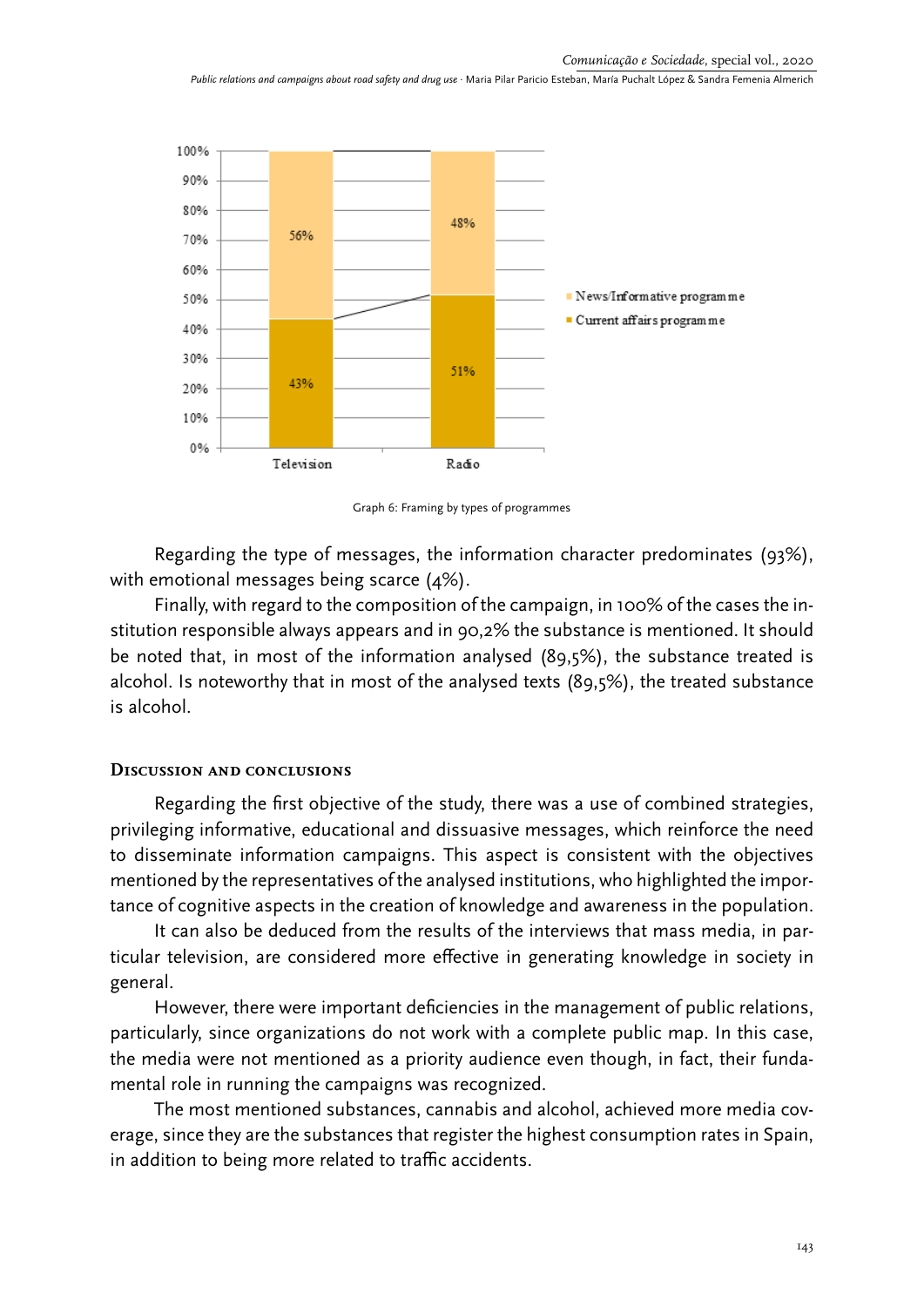Discussing the most mentioned frameworks, the health information bulletin stood out, being the most highlighted by the institutions analysed. However, other frameworks were highlighted by the entities studied, namely the educational and the dissuasive. For these organizations, said frameworks can be funnelled to promote knowledge and awareness about the consequences of drug use in terms of road safety among the population.

Pertaining to the second objective of the investigation, the evaluation of exposure to the message in the analysed media (television and radio) allowed to conclude that the public relations actions implemented in the ten studied campaigns lacked effectiveness, as these obtained a very low reputation (375 reproductions in five years, which implies 0,25 appearances per day).

Concerning the third objective, which sought to analyse the temporal framework of information pieces, it can be concluded that there is a concentration of coverage in four months and two days of the week. From these data it is possible to deduce that, even though more road accidents are registered in certain periods, the lack of continuity in the media coverage of the campaigns can result in the dispersion of the message. As such, this lack of frequency and continuity throughout the year does not favour placing the topic on the media agenda, and consequently, on the public agenda.

There was also a notable difference in the ownership of the media and its type of dissemination. In this regard, it should be noted that, in the case of radio, private coverage was superior to public, and this is surprising data since road safety is a topic of public interest and responsibility. However, the fact that these two media complement each other in the campaigns, not reinforcing each other, so it is difficult to verify the existence of an integrated strategy in the management of relations with the audio-visual media.

Still with respect to the third objective of the study, and due to the value generated by the media coverage, there is a low profitability and a low return on public relations actions, which did not reach half a million euros in 10 campaigns, during four years.

Finally, regarding the fourth objective, the predominant framework is that of events/ crimes. This data opposes the objectives of the institutions that work in the field of prevention, which prioritized health, education and deterrence frameworks.

Concerning the type of programs in which the campaigns were mentioned, no reference was found in specialized and research programs, highlighting information and current affairs programs. This fact, together with the short duration of media coverage (less than one minute on average), does not favour the awareness of the problem.

The objectives of the studied entities are not completely fulfilled, regarding the prioritized substances, due to the null presence of cannabis and the almost exclusive reference to alcohol, which dominates the discussion of the problem. Thus, it is concluded that the effectiveness of the relations with the related media seems scarce. Although organizations said that cannabis is one of the substances with a high rate of consumption among young people, the mass media did not address the issue.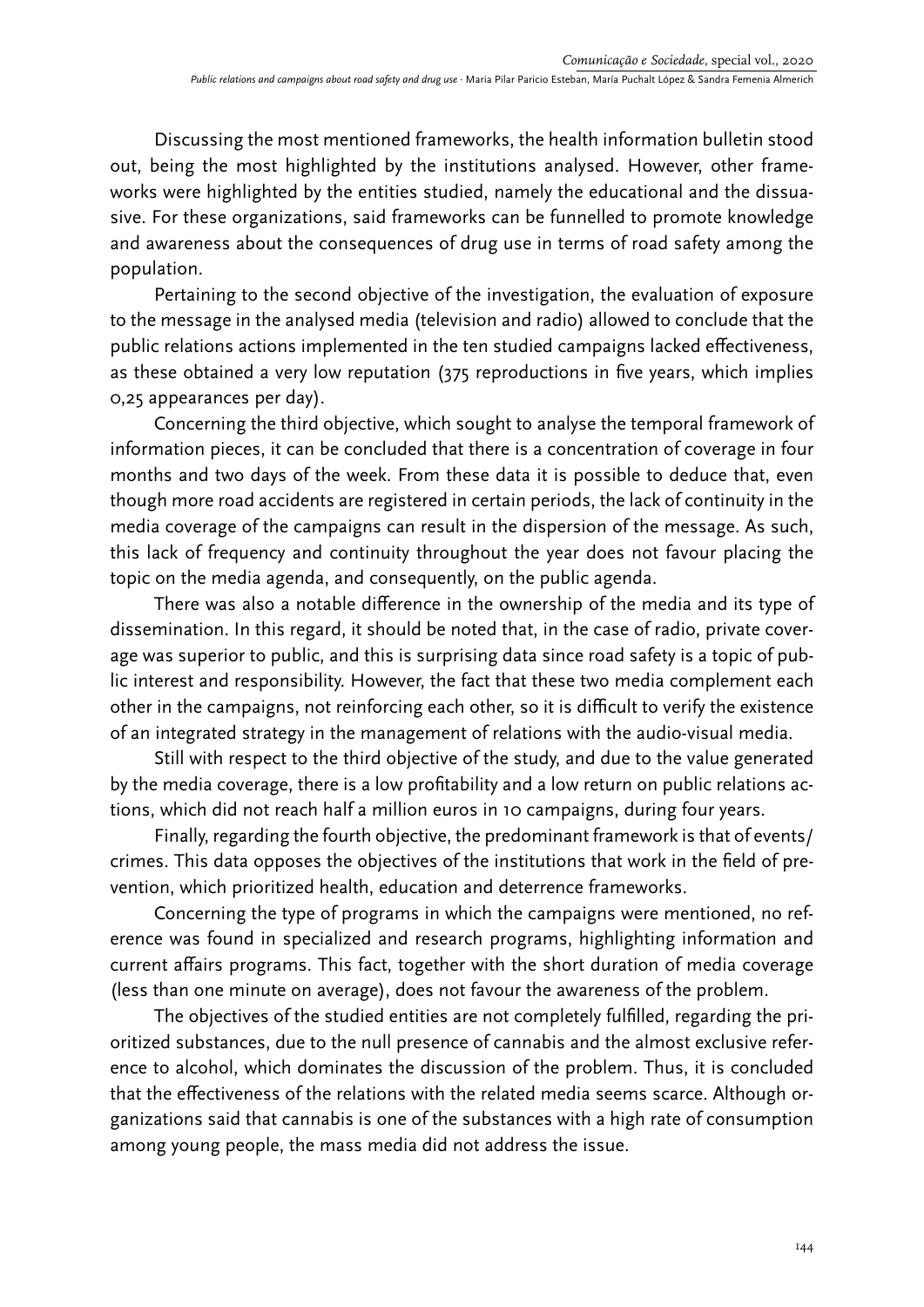Another conclusion of the study is that, despite the high reference to the institutions responsible for the campaigns, the low coverage and little continuity do not favour their notoriety throughout the year.

From the conclusions presented and recalling the first hypothesis of the investigation, this is now refuted, as the coverage in the media is not high, integrated or continuous throughout the year. Despite the predominance of texts on information, in line with one of the strategies favoured by the analysed entities, the reduced coverage does not favour the dissemination of the message in society.

It can be observed that the framework, as well as the thematization of the phenomenon analysed, are not in line with some objectives mentioned by the representatives of the institutions studied, which privilege the frameworks of health and education. As such, the second hypothesis of the investigation is refuted.

For all these reasons, the management of relations with the audiovisual media cannot be considered effective, within the scope of the analysed campaigns. As noted, organizations working on prevention do not occupy the desired place on the media agenda, nor do they achieve influence on the public agenda.

However, from this work and its limitations, it is not possible to deduce whether the deficiencies observed in the media coverage are the result of the management carried out by the communication offices of the institutions or if they are a consequence of the interest and routines of television and radio. Such a conclusion would require a complementary investigation that included the view of professionals in these media. Therefore, we contemplate the possibility of integrating the analysis in question in the second study that will continue the investigation carried out, evaluating the campaigns of the following five years (2016-2020).

Translation: Mª Pilar Paricio Esteban, María Puchalt López and Sandra Femenia Almerich

### **Acknowledgements**

This research is part of the project "Neuroscience, Communication and Prevention of traffic accidents related to drugs use in young people. Preventive campaigns analysis in Spain and validation of a combined model of efficacy assessment in university students aged 18 to 24 in the Valencian Community", which has received double funding from Mapfre Project, Prevention area and Road Safety. Call for Research Aids Ignacio H. de Larramendi 2015 (Reference: BIL/15/P3/051); Pre-Competitive Projects Call CEU-UCH-Banco de Santander 2016-2018. Reference: FUSPBS-PPC29/2015.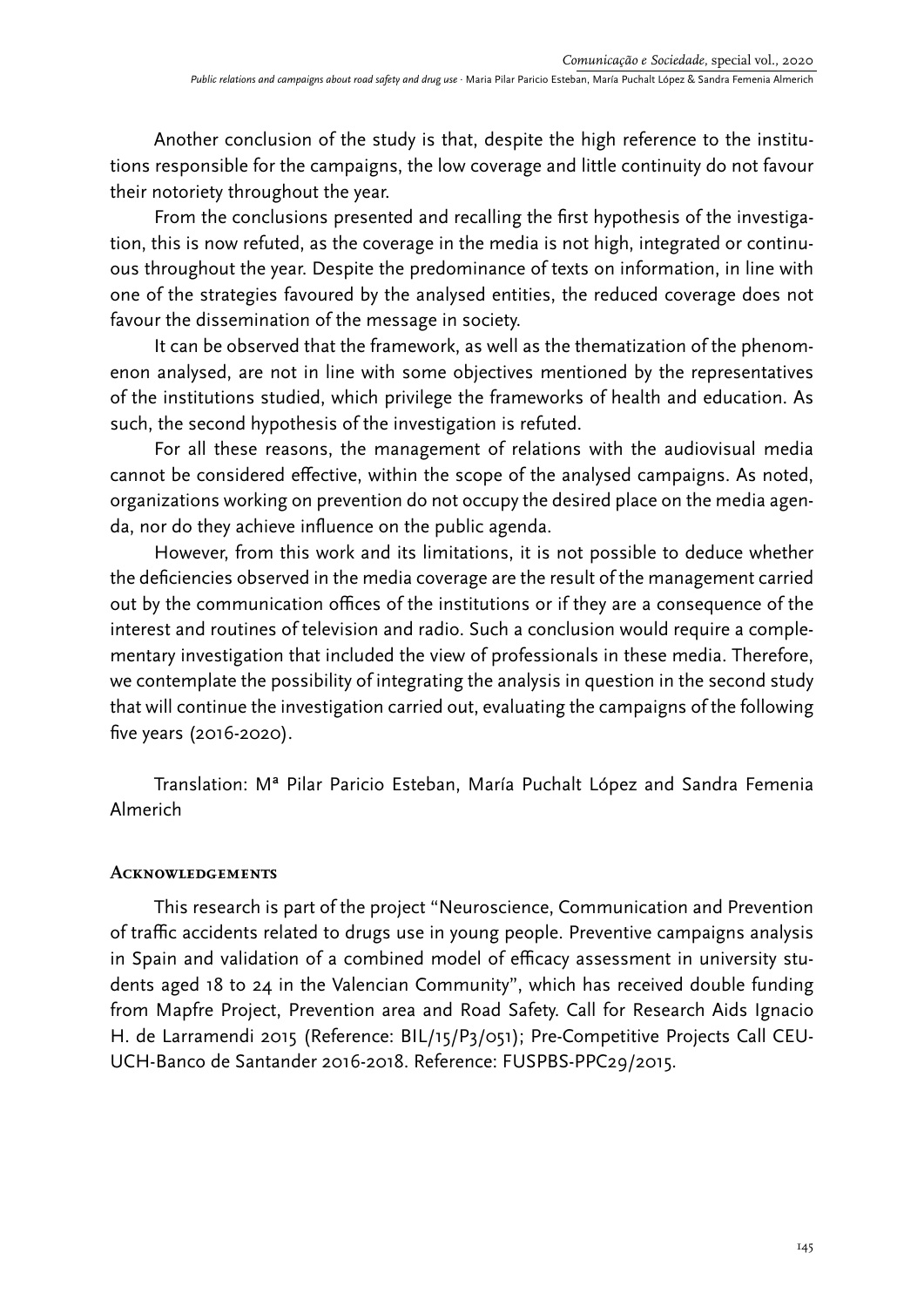#### **References**

- Agostini, A. (1984). La tematizzazione. Selezione e memoria dell´informazione giornalistica. *Problemi dell´informazione*, *4*(4), 531-560. https://doi.org/10.1445/76615
- Bardin, L. (1996). *Análisis de contenido.* Madrid: Ediciones Akal.
- Becoña, E. (2002). *Bases científicas de la prevención de las drogodependencias*. Madrid: Plan Nacional sobre Drogas.
- Beneit, J.V., García, C. & Mayor, L.I. (1997). *Intervención en drogodependencias. Un enfoque multidisciplinar*. Madrid: Síntesis.
- Berelson, B. (1952). *Content analysis in communication research*. New York: Free Press.
- Bryant, J. & Zillmann, D. (1996). *El entretenimiento como efecto de los media. En los efectos de los medios de comunicación: investigaciones y teorías*. Madrid: Paidós.
- Calafat, A., Adrover, D., Juan, J. & Blay, N. (2008): Relación del consumo de alcohol y drogas de los jóvenes españoles con la siniestralidad vial durante la vida recreativa nocturna en tres comunidades autónomas en 2007. *Revista Española Salud Pública*, *82*(3), 323-331.
- Castelló, A. (2014). La agencia de medios en el nuevo escenario comunicativo. *Revista Mediterránea de comunicación*, *5*(2), 65-90. https://doi.org/10.14198/MEDCOM2014.5.2.06
- Castelló, E. (2010). Las campañas de educación vial de la Dirección General de Tráfico: de la sensibilización a la victimización. *Revista Comunicación*, *8*(1), 1-14.
- Castillo, A. (2010). *Introducción a las relaciones públicas*. Madrid: Instituto de Investigación en Relaciones Públicas (IIRP).
- Castillo, A. (2009). *Relaciones públicas. Teoría e historia*. Barcelona: Editorial UOC.
- Castillo, A. & Álvarez, A. (2015). *Evaluación en comunicación estratégica*. Madrid: McGraw-Hill.
- Castillo, J. I., Castro, M. & Pedregal, D. J. (2011). Efectividad de las campañas de publicidad para reducir la siniestralidad vial en España: un análisis econométrico. In *XIV Encuentro de Economía Aplicada* (pp. 1-25). Huelva. Retrieved from https://idus.us.es/xmlui/bitstream/handle/11441/61109/Efectividad\_de\_ las\_campanas\_publicidad.pdf?sequence=4&isAllowed=y
- Conecta. (2018). *Informe Conecta 2018. La televisión de pago en España.* Retirado de https://www.conecta.es/ images/docpdf/Deloitte%20-%20Informe%20Conecta%202018.pdf
- Congil, T., Iruretagoiena, O., Mendiola, M., Simón, B., Suárez, M., Serrano, U., Arza, J. & Olabeaga, P. (2004). *Estudios sobre el tratamiento de la prensa del País Vasco del fenómeno de las drogodependencias en las décadas de los 80 y 90*. Hernani: Askagintza.
- Cuesta, U., Menéndez, T. & Ugarte, A. (2011). *Comunicación y salud. Nuevos escenarios y tendencias 2011*. Madrid: Ed. Complutense.
- D'Adamo, O., García, V. & Freidenberg, F. (2007). *Establecimiento de la agenda: priming y framing. Medios de comunicación y opinión pública*. Madrid: McGraw-Hill.
- DGT, Dirección General de Tráfico. (2016). *Estudio sobre la prevalencia del consumo de drogas y alcohol en conductores de vehículos de España (EDAP´15).* Retrieved from http://www.dgt.es/Galerias/seguridadvial/investigacion/estudios-e-informes/2015/20161003.-INFORME-EDAP15-avance-resultados2.pdf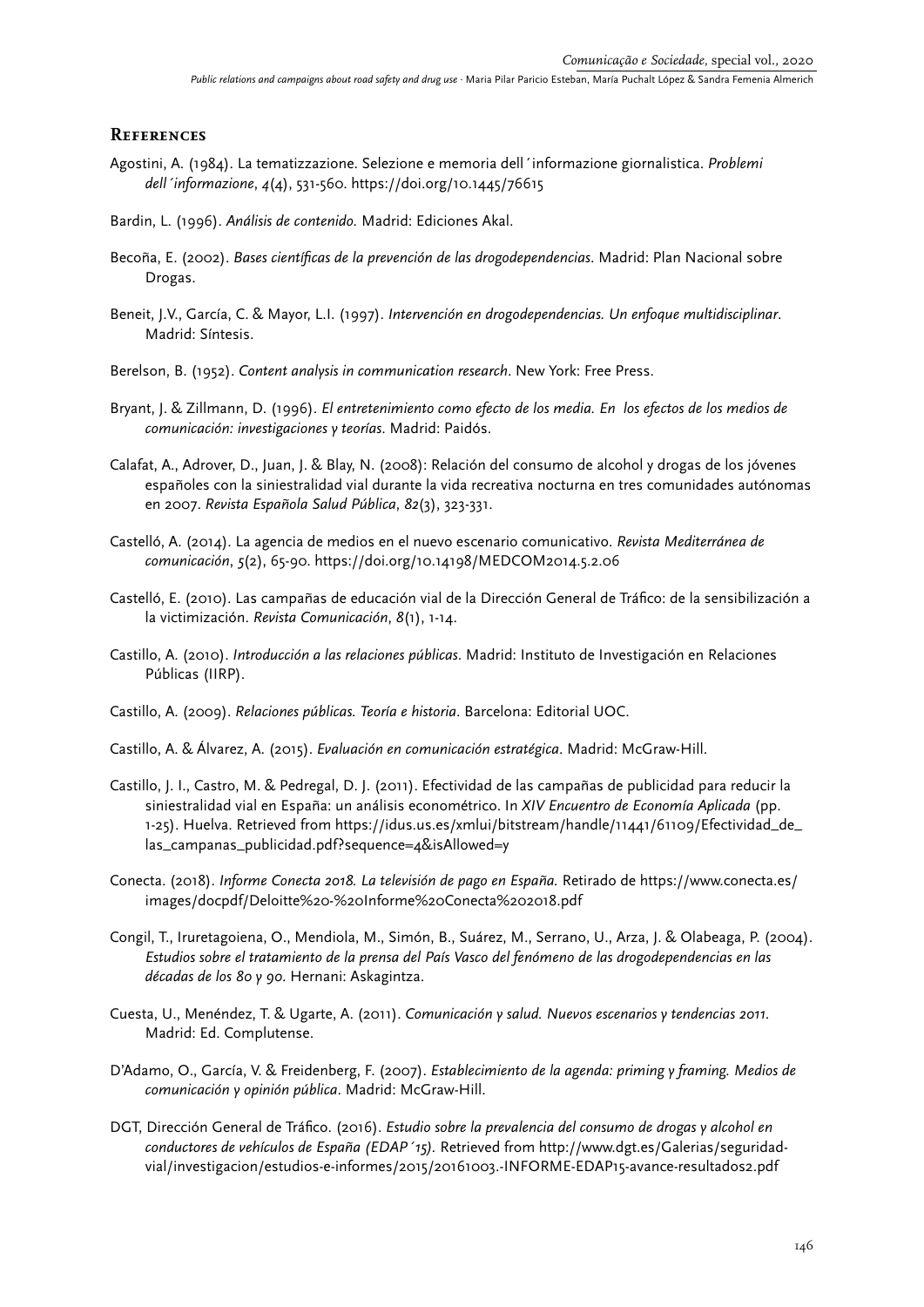- Edelman. (2018). *2018 Edelman trust barometer: global report*. Retrieved from https://www.edelman.com/ sites/g/files/aatuss191/files/2019-02/2019\_Edelman\_Trust\_Barometer\_Global\_Report.pdf
- Fernández, E., Alameda, D. & Martín, I. (2011). Las estrategias publicitarias de las marcas en el contexto de crisis. *Adcomunica revista científica de estrategias, tendencias e innovación en comunicación*, *1*(21), 119-138.
- Fundación Mapfre & FAD (2016). *Conducción y drogas. Factores subyacentes a los comportamientos de riesgo*. Madrid: Fundación Mapfre.
- Gaona, C. & Martínez, E. (2009). Análisis de género de las campañas de publicidad de la Dirección General de Tráfico. *Revista ICONO14*, *7*(2), 195-213. https://doi.org/10.7195/ri14.v7i2.323
- García, J. & López, C. (2017). *Medios de comunicación, publicidad y adicciones*. Madrid: Edaf.
- Gerbner, G. & Gross, L. (1976). Living with television: the violence profile. *Journal of Communication*, *26*(2), 173-199. https://doi.org/10.1111/J.1460-2466.1976.tb01397.x
- Gómez, O. & Martín, J. (2012). *Estudio de las campañas de prevención de drogas desde la perspectiva de género*. Madrid: Unión de Asociaciones y Entidades de Atención al Drogodependiente (UNAD).
- González, M.A. & Carrero, E. (2008). *Manual de planificación de medios: todo lo que hay que saber para planificar.* Madrid: ESIC Editorial.
- Hernández, A. J. (2001). Drogas y comunicación. *Revista Latina de Comunicación Social*, *45*. Retrieved from http://www.revistalatinacs.org/2001/latina45diciembre/4511hernandez.htm
- IAB. (2017). *Estudio anual de medios de comunicación en España*. Retrieved from https://iabspain.es/wpcontent/uploads/estudio-medios-de-comunicacin-digitales-2017\_vreducida.pdf
- INTCF, Instituto Nacional de Toxicología y Ciencias Forenses. (2017). *Memoria de tráfico del Instituto Nacional de Toxicología y Ciencias Forenses.* Retrieved from https://cppm.es/memoria-de-2017-del-institutonacional-de-toxicologia-y-ciencias-forenses-sobre-la-incidencia-del-consumo-de-alcohol-drogas-ypsicofarmacos-en-las-victimas-mortales-de-trafico/
- Lang, K. & Lang, G. (1962). The mass media and voting. In B. Burdick (Ed.), *American voting behavior* (pp. 678-700). New York: Free Press.
- Macedo, A. (2017). *La agenda setting y el framing en situaciones de crisis*. *Estudio de caso la cobertura informativa en la jornada y el reforma sobre el desafuero del Jefe de Gobierno de la Ciudad de México.* Tese de Doutoramento, Universidade Complutense de Madrid, Madrid, Spain. Retrieved from http://eprints. ucm.es/42248/1/T38686.pdf
- Martín, M. (2000). La función de recuerdo de los medios: las coberturas de "grandes temas". *Comunicación y Sociedad*, *13*(1), 115-138.
- Martínez, J. & Cubells, R. (2010). Decisiones estratégicas para la publicidad dirigida a la prevención de drogodependencias: la mirada del target. In B. Ivars Nicolás (Ed.), *I Congreso Internacional de Comunicación Audiovisual y Publicidad: internet y la información* (pp. 117-137). Alicante: Limencop.
- Martínez, E. & Segura, R. (2012). Música y emociones en campañas institucionales. El caso de la DGT española (1964-1983). *Revista de Comunicación Vivat Academia*, *117*, 643-655. https://doi.org/10.15178/ va.2011.117E.643-655
- Martínez, E. & Segura, R. (2013). El discurso emocional en la publicidad audiovisual de la DGT. *Estudios Sobre el Mensaje Periodístico, 19*, 863-872. https://doi.org/10.5209/rev\_ESMP.2013.v19.42169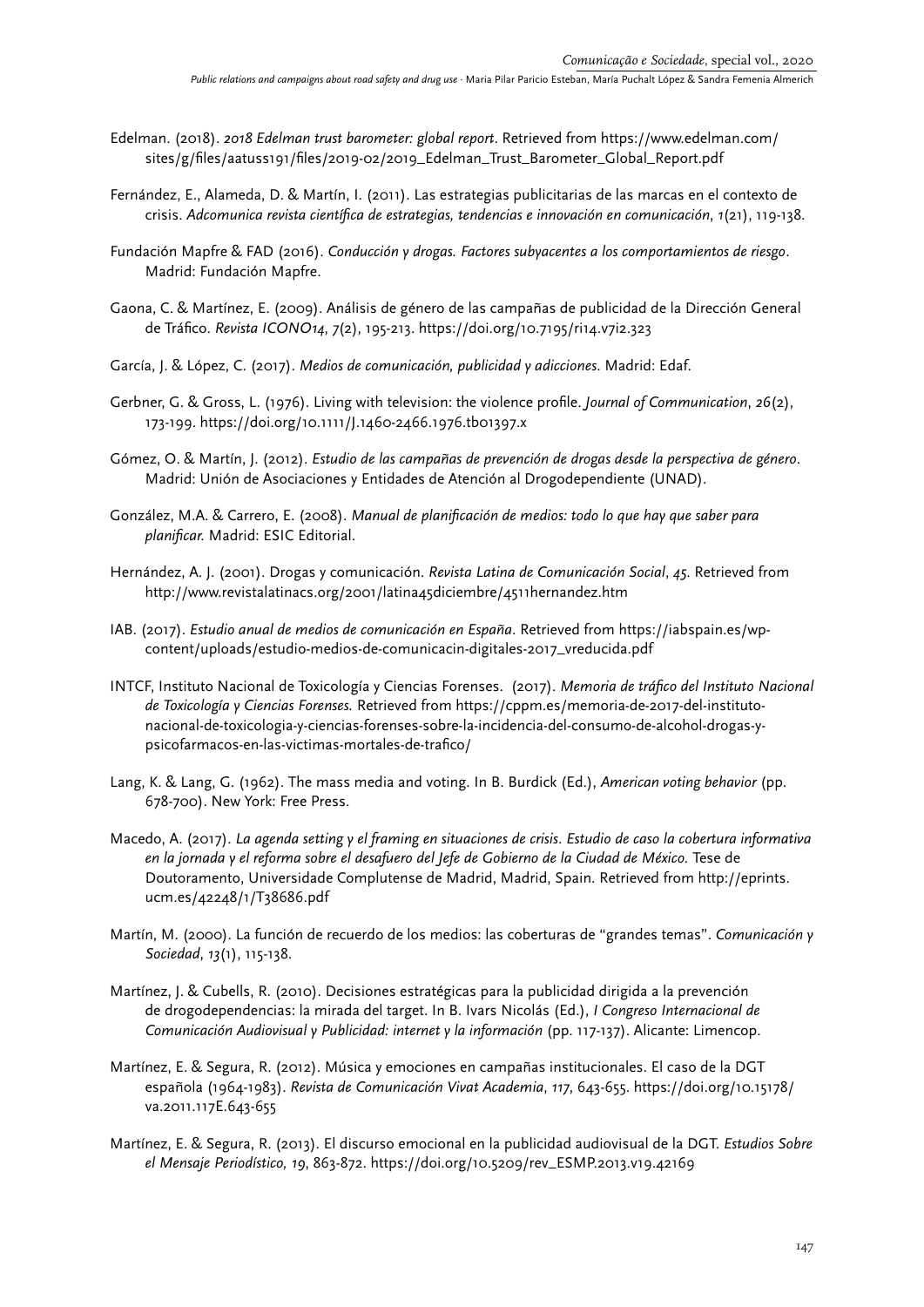- Mccombs, M. & Shaw, D. (1972). The agenda-setting function of mass media. *The Public Opinion Quarterly*, *36*(2), 176-187. https://doi.org/10.1086/267990
- Megías, E. (2010). Influencia de los medios de comunicación en la percepción social. *Observatorio de drogodependencias de Castilla-La Mancha*, *6*, 7-10. Retrieved from http://www.od.jccm.es/admin/ modulos/publicaciones/pdf/118\_3385yt04.pdf
- Miranda, O. & Iglesias, A. (2015). Agenda setting de medios en la guerra contra las drogas. *Estudios sobre el mensaje periodístico*, *21*(1), 403-420. https://doi.org/10.5209/rev\_ESMP.2015.v21.n1.49102
- Observatorio Europeo de las Drogas y las Toxicomanías. (2019). *Informe Europeo sobre drogas 2019: tendencias y novedades*. Luxembourg: Oficina de Publicaciones de la Unión Europea. Retrieved from http://www. emcdda.europa.eu/system/files/publications/11364/20191724\_TDAT19001ESN\_PDF.pdf
- Paricio, P., Rodríguez, C. & Núñez-Romero, F. (2012*). Adicciones, estrategias de prevención y comunicación*. Barcelona: Erasmus Ediciones.
- Paricio, P., Sanfeliu, P., Femenía, S., López-Trigo, M. & Puchalt, M. (2017). Modelos de relaciones públicas y gestión de la comunicación de instituciones que trabajan en prevención de drogodependencias y seguridad vial en España. *Obra digital. Revista de comunicación*, (13), 97-118.
- Paricio, P., Puchalt, M. & Femenía, S. (2018). Relaciones públicas y campañas de prevención de consumo de drogas y seguridad vial. Análisis del tratamiento en prensa. *RedMarka, Revista de Marketing Aplicado*, *1*(22), 27-63. https://doi.org/10.17979/redma.2018.01.022.4933
- Piñuel, J. L. & Gaitán, J. A. (1999). *Metodología general. Conocimiento científico e investigación en comunicación social.* Madrid: Síntesis.
- Ramírez, L. (2017). Debate drogas: nuevas ideas y actores. *Desafíos*, *29*(2), 329-352.
- Ros, V. (2008). *e-Branding. Posiciona tu marca en la Red*. La Coruña: Netbiblo.
- Sola-Morales, S. & Quiroz, C. (2019). Campañas de comunicación para la prevención del consumo de drogas en Chile (2004-2014): entre el prohibicionismo y la estigmatización. *Communication and Society*, *32*(2), 157-174. https://doi.org/10.15581/003.32.3.157-174
- Segura, R. (2015). Evolución y efectividad de los spots de la DGT. *Opción*, 31, 1180-1200.
- Vega, A. (2004). Las drogas y los medios de comunicación, ¿prohibir o domesticar?. *Enseñanza & Teaching: Revista interuniversitaria de didáctica*, *22*, 369-389.
- Vega, F. (1995). Los medios de comunicación social y las drogas. *Revista española de drogodependencias*, *2*(20), 99-111.
- Vieira, C. (2016). *Uso y eficacia del miedo como factor persuasivo en las campañas institucionales de la Dirección General de Tráfico*. Relatório final de Licenciatura, Universidade de Málaga, Málaga, Espanha. Retrieved from https://riuma.uma.es/xmlui/bitstream/handle/10630/11384/TFG%20CRISBEL%20VIEIRA%20 %28DGT%29.pdf?sequence=1&isAllowed=y
- Wakefield, M. A., Loken, B. & Hornik, R. C. (2010). Use of mass media campaigns to change health behaviour. *The Lancet*, *376*(9748), 1261-1271. [https://doi.org/10.1016/S0140-6736\(10\)60809-4](https://doi.org/10.1016/S0140-6736(10)60809-4)
- Wilcox, D., Cameron, G. & Xifra, J. (2012). *Relaciones públicas: estrategias y tácticas*. Madrid: Pearson Addison Wesley.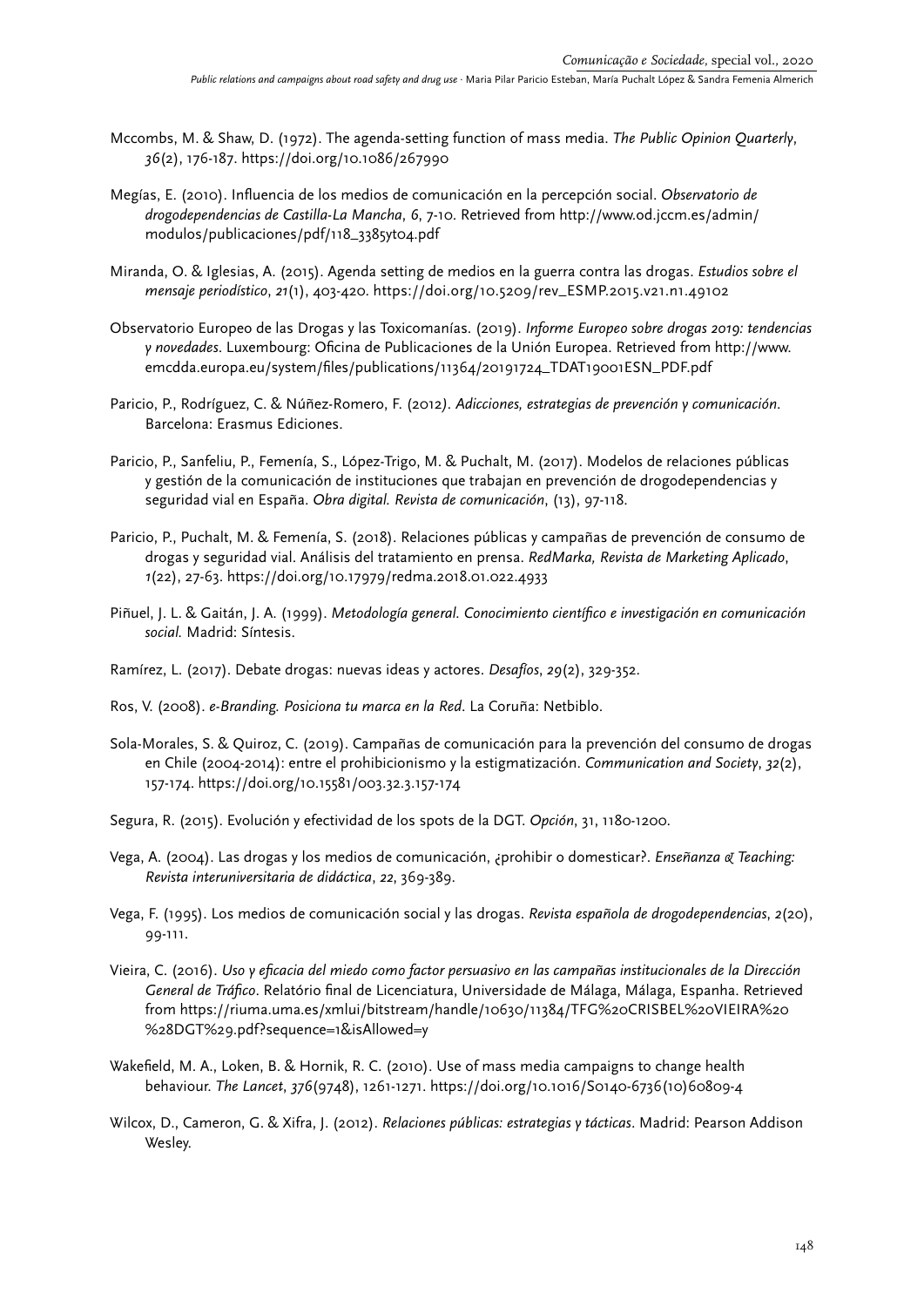Xifra, J. (2011). *Manual de relaciones públicas e institucionales*. Madrid: Tecnos.

### **Biographical notes**

Maria Pilar Paricio Esteban holds a PhD in Information Sciences from the Complutense University of Madrid. She is a Full Professor of Advertising and Public Relations at the CEU Cardenal Herrera University, participated in 13 research projects and she has published five books and more than 25 chapters and articles in scientific journals on topics such as Institutional Communication, Public Relations, media agenda, road safety and drug prevention campaigns. She has been a member of the Scientific Committee of the International Congress of Research in Public Relations since 2013 and proofread texts from journals such as *Latina de Comunicação Social, Zer, Sphera Pública, Doxa* and *Health and Addictions*. She directs the Research Group "Communication, Analysis of Campaigns and the treatment of press information" and belongs to the Delibecracia Group.

Email: pparicio@uchceu.es

ORCID: https://orcid.org/0000-0002-8831-9352

Address: CEU Cardenal Herrera University, Faculty of Humanities and Communication Sciences, Department of Audio-visual Communication and Advertising. C/ Luis Vives 1, 46113 Alfara del Patriarca (Valencia), Spain

María Puchalt López holds a PhD in Communication, a degree in Audiovisual Communication and in Advertising and Public Relations. She gives classes on innovation in communication, media planning and communication actions and specialized advertising techniques. She belongs to the research groups "Rock & Love: identification of creative resources", "Communication, Analysis of Campaigns and the treatment of press information" and Delibecracia. Coordinates the Master's in Communication and Digital Branding. Works on proofreading in the *Revista Mediterránea de Comunicación* at the University of Alicante. She wrote several articles on predominant themes: Public Relations and analysis of drug addiction and road safety campaigns and analysis of campaigns and political communication.

# Email: maria.puchalt@uchceu.es

# ORCID: https://orcid.org/0000-0002-4098-736X

Address: CEU Cardenal Herrera University, Faculty of Humanities and Communication Sciences, Department of Audio-visual Communication and Advertising. C/ Luis Vives 1, 46113 Alfara del Patriarca (Valencia), Spain

Sandra Femenia Almerich holds a PhD in Communication, a degree in Advertising and Public Relations. She is a collaborating professor and teaches subjects such as: corporate communication, theory and models of public relations and internal communication in organizations. She is a member of the following research groups: "Communication,